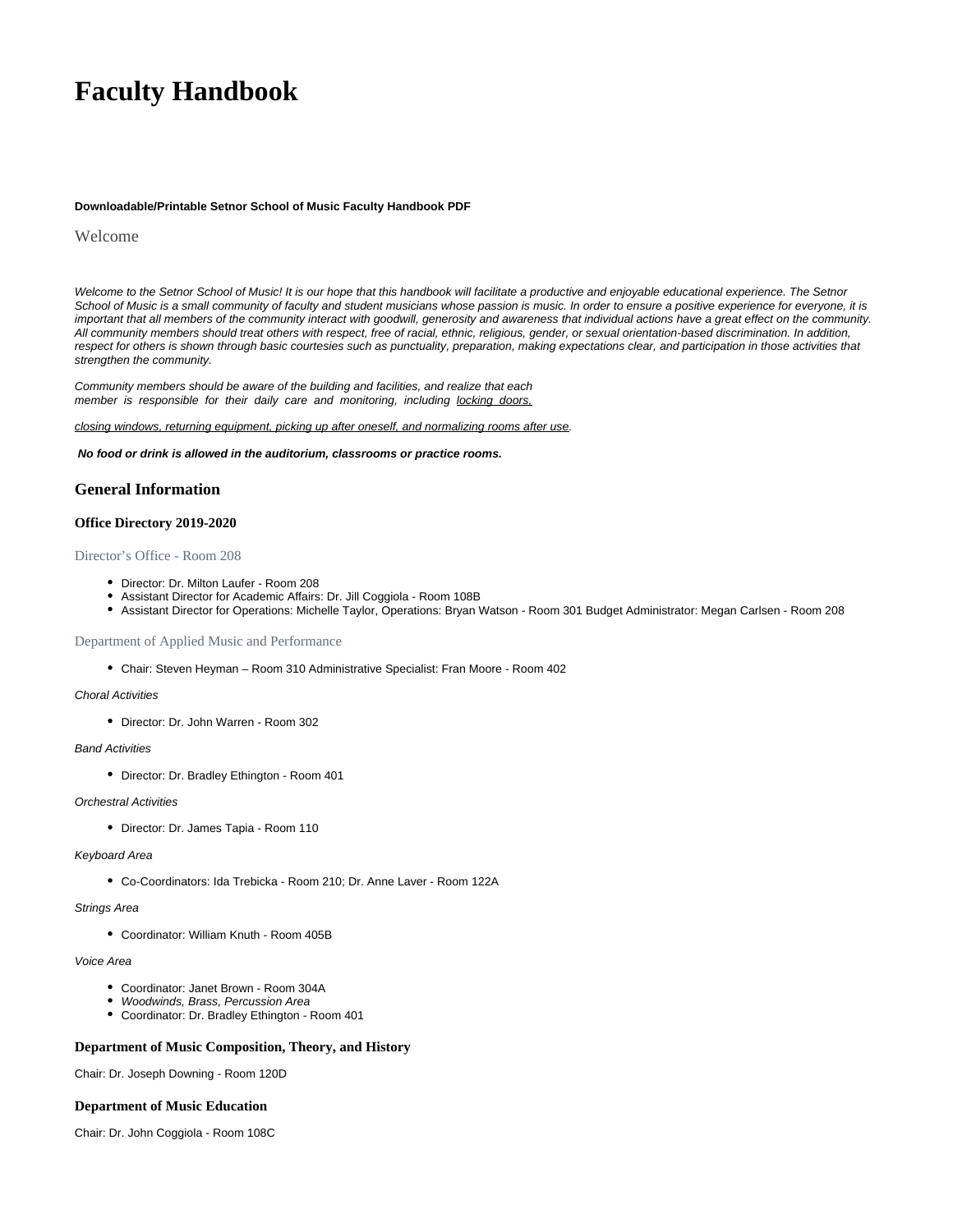### **Department of Music Industry and Technologies**

Chair: William DiCosimo - Room 119D

Music Industry Program (B.M. in Music Industry; BM/MBA: Music Industry Minor)

Coordinator: William DiCosimo - Room 119D

Sound Recording Technology Program (B.M. in Sound Recording Technology)

Coordinator: James Abbott - Room 124B

Audio Arts (M.A. in Audio Arts)

Co-Directors: Todd Herreman – Room 124D; Bill Werde – Smith, Room 226

Bandier Program (B.S. in Recording and Allied Entertainment Industries)

Director: Bill Werde - Smith, Room 226

#### **Jazz Studies**

Director: Dr. John Coggiola - Shaffer, Room 202C

#### **General Information**

#### **Website**

The **[SETNOR SCHOOL OF MUSIC WEBSITE](http://vpa.syr.edu/academics/setnor/)** includes a wealth of information that is regularly updated. The resources portion of the site, **[SETNOR](http://setnor-resources.vpa.syr.edu/music-majors/)  [RESOURCES](http://setnor-resources.vpa.syr.edu/music-majors/)**, provides access to both the Setnor Undergraduate and Graduate Studies Handbooks, Advising Check Sheets, and Student Recital Forms and links to other student services. Plan to use these resources often!

Useful links and valuable information for SU employees can be found online at <https://www.syracuse.edu/life/faculty-staff/>

#### **Program Fees**

Setnor students are charged a music program fee that covers a variety of expenses such as guest artists, master classes, travel, classroom supplies, musical instruments, equipment, technology, lessons, and so forth (students holding full Assistantships are exempt from having to pay this fee). The music program fee covers principal and secondary performance area lessons required by Setnor's BA and BM degree programs, a 1-credit lesson per semester for students in the BS program and lessons required by Setnor's MM degree programs.

Any other elective lessons a student takes beyond those required for their degree program requires an additional lesson fee. Additional fees are also charged for courses requiring rental, replacement, or repair of instruments.

#### **Alcohol Policy**

No alcohol is to be served at any Setnor School of Music reception, regardless of location, or any event held in Setnor Auditorium, or elsewhere in Crouse College. This prohibition is School of Music policy, and stands even when Campus Catering may be willing to provide alcohol. It is recognized that we share the building with the administrative offices of VPA, who may have different policies.

#### **E-mail**

All faculty members will have a Syracuse University e-mail account [\(username@syr.edu\)](mailto:username@syr.edu). Although you may also maintain another personal e-mail account, you should check your SU e-mail on a regular basis, as **all official University and School of Music correspondence is sent through the SU address ONLY!! PLEASE DO NOT USE YOUR PERSONAL EMAIL ADDRESS FOR UNIVERSITY-RELATED EMAILS.**

Syracuse University has established email as a primary vehicle for official communication with students, faculty, and staff. An official email address is established and assigned by Information Technology and Services (ITS) for each student, and current faculty and staff members. All University communication sent via email will be sent to this address. Every user of SU email accounts should be aware of the [Syracuse University email policy.](https://policies.syr.edu/policies/information-technology/e-mail-policy/)

### **Identification Cards**

Once a contract is signed, returned, and the faculty member has been put on the university system, an ID card can be obtained in Steele Hall. This can be used for the university library. It can also be used for after-hours entry to Crouse College, but first must be entered by the Assistant Director for Operations in Rm. 301 or e-mail mitaylor@syr.edu with questions or concerns.

### **Mailboxes**

Mailboxes for faculty are located in room 301. Please check and empty your mailbox regularly. Packages are left in the cart just inside of room 301.

### **Keys**

All keys are issued in Room 301. Please keep in mind that security is an on-going concern. Classroom keys also fit classroom stereo equipment. Only Bryan Watson in the operations office is able to distribute keys. Please Do NOT request keys from a work- study student – they cannot access them. To arrange use of a key, please e-mail [bwatso02@syr.edu. Y](mailto:bwatso02@syr.edu)ou have been given a door code to access room 301 for use during non-office hours - please do not give out to anyone else.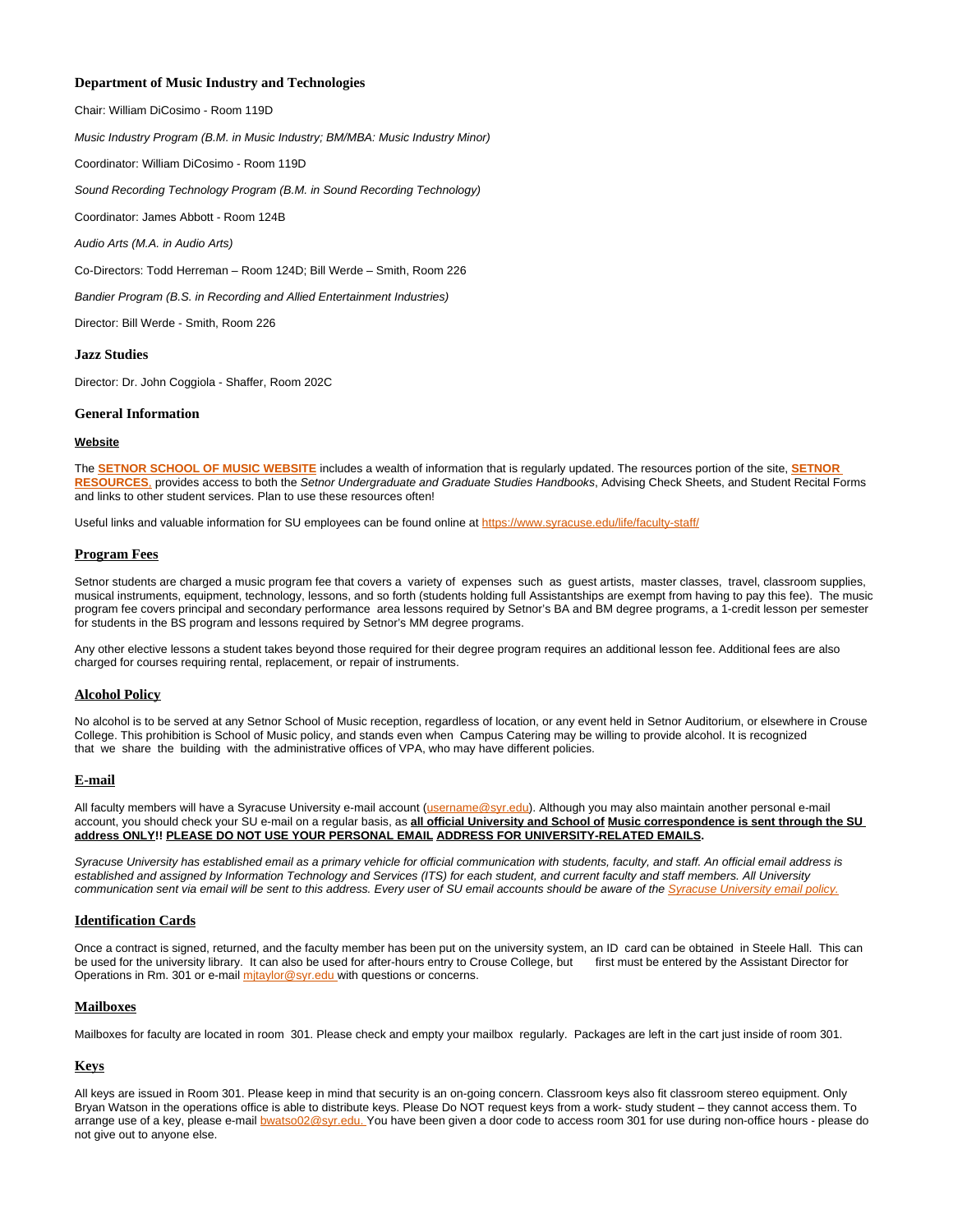### **Office and Classroom Supplies**

Standard office and classroom supplies are available in 301 Crouse College.

### **Computers, Network connection, Printers, etc.**

The Office of Information Technology supports the College of Visual and Performing Arts' technological needs efficiently and effectively. The office is responsible for equipment owned by SU:VPA and located on campus. Off-campus service is not provided. To contact them with questions or concerns, please e-mail [vpahelp@syr.edu](mailto:vpahelp@syr.edu) or log into OrangeTracker at [https://ot.syr.edu/secure/Dashboard.jspa.](https://ot.syr.edu/secure/Dashboard.jspa) Please be sure to respond promptly if they send emails so they can assist with your concerns.

#### **Technical Assistance in Classrooms**

If you need help with classroom technology, please call the help desk at 443-2677 for the quickest response. Support hours are Mon-Thu 8 am-8 pm, and Fri 8 am-5 pm. The Learning Environments staff is also happy to help meet with individual faculty in their teaching location to assist with specific needs regarding the classroom technology. Please also e-mail mitaylor@syr.edu if you have any problems so she can follow up with the Learning Environments staff in case there are any repairs needed.

#### **Equipment and Maintenance**

The school provides equipment and instruments that are necessary for classes, rehearsals, events, and recording that require care, training, and maintenance. We understand that equipment can fail and things can break, and ask that you be sure to report anything that is not working, and advise students of this policy, as this could result in loss of work or injury.

If a piece of equipment breaks or is not functioning properly, let us know right away so no one is using something that is unsafe. We do not want someone expecting to use a piece of equipment to find it not working or in an unsafe condition.

Care of the pianos is extremely important. If you move a piano for a class or rehearsal, be sure to put it back in place and plug the system back in. Do not allow items to be placed on or in pianos, and remove items if you see any on an instrument. Inform the Piano Technician, Bob Lee (315-671-6560), immediately of any problems with pianos.

If you feel you need additional training to handle or utilize equipment properly, please contact the operations office in 301 for help in scheduling training.

If you have a problem in a room that requires maintenance, repair or custodial assistance, please call the office in 301 at extension

-2191 or e-mail [mjtaylor@syr.edu.](mailto:mjtaylor@syr.edu) **If you need assistance after hours for an emergency, such as a leak, plumbing problem, etc., please call 443- 1234 immediately.**

### **Parking**

Applications for faculty/staff parking permits are available through MySlice or via the form on the Parking and Transit Services website: [http://parking.syr.](http://parking.syr.edu/permits/employee-parking-application/) /permits/employee-parking-application/. Location of parking is determined by seniority and availability. Significant fees are charged.

Faculty wishing to arrange parking during non-event hours for Guest Artists/VIPs must complete the **[IRVING GARAGE](https://its-forms.syr.edu/frevvo/web/tn/VPA/user/mecarlse/app/_L9j2sDxLEeWxmM5q6-jqow/formtype/_ys65QE2rEeWxmM5q6-jqow/popupform) [PARKING REQUEST](https://its-forms.syr.edu/frevvo/web/tn/VPA/user/mecarlse/app/_L9j2sDxLEeWxmM5q6-jqow/formtype/_ys65QE2rEeWxmM5q6-jqow/popupform) in advance. Do not send e-mails or call in requests. Last minute requests cannot be accommodated.**

Parking for concerts is generally available in Q1, but specific information for events will be listed on the **[WEBSITE CALENDAR.](http://vpa.syr.edu/calendar/)**

### **Paychecks**

Checks are issued on the 15th and the last banking day of each month. When the 15th falls on a Saturday, checks are available the previous day. When the 15th falls on a Sunday, checks are available the following day. You are encouraged to make arrangements for direct deposit, which you can do online through MySlice. For those without direct deposit, paychecks will be placed in your mailbox when possible.

### **Payments**

All expenditures must be pre-approved by the Setnor School of Music Director via the proper form. Payments to individuals require name, country of citizenship, permanent address, and social security number and take approximately four weeks to process. Note that non-resident aliens from countries without signed tax agreements with the US will have a percentage deducted from their payment for taxes. All invoices from vendors must be billed to Syracuse University. Invoices should not have faculty names on them.

### **FORMS FOR FACULTY FUNDING**

- [Pay Request for Faculty, Students and Non-SU Employees \(Additional Pay Request\)](https://its-forms.syr.edu/frevvo/web/tn/VPA/user/mecarlse/app/_L9j2sDxLEeWxmM5q6-jqow/formtype/__Rr44L-PEeW8ntRvUbugtQ/popupform)
- [Purchase Request Form](https://its-forms.syr.edu/frevvo/web/tn/VPA/user/mecarlse/app/_L9j2sDxLEeWxmM5q6-jqow/formtype/_ZyDTQJzgEeWxmM5q6-jqow/popupform)
- [Adjunct Studio Class Request Form](https://its-forms.syr.edu/frevvo/web/tn/VPA/user/mecarlse/app/_L9j2sDxLEeWxmM5q6-jqow/formtype/_2yTTYFY0EeWxmM5q6-jqow/popupform)
- [Adjunct Studio Class Record](https://its-forms.syr.edu/frevvo/web/tn/VPA/user/mecarlse/app/_L9j2sDxLEeWxmM5q6-jqow/formtype/_8OYFIIFjEeWxmM5q6-jqow/popupform)
- **[Employee Expense Reimbursement Form](http://bfas.syr.edu/forms/employee-expense-reimbursement-request/)** (for items like purchases of books, etc not for travel)

#### **Photocopying**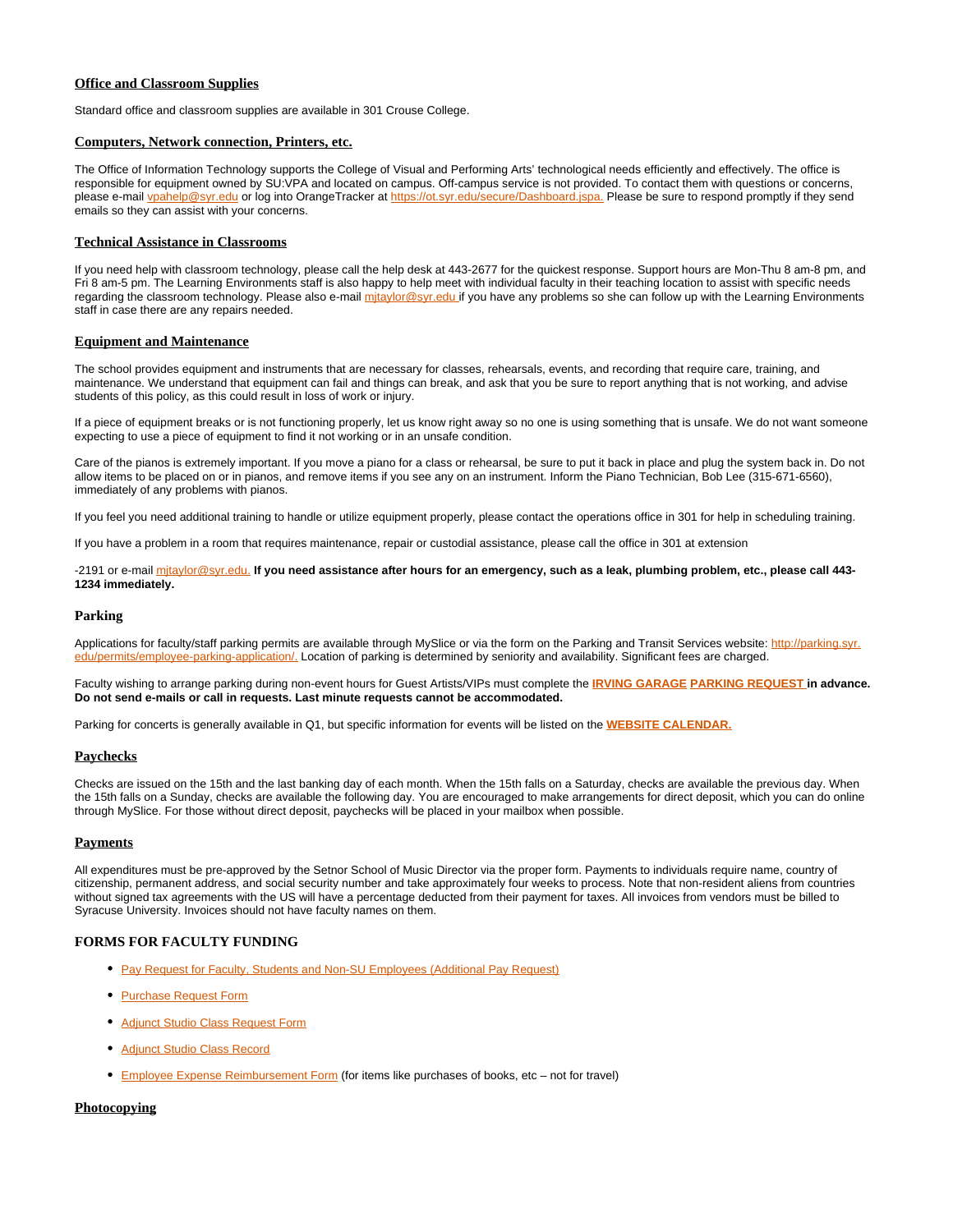The Photocopier/Scanner/Printer is in Rm. 301. Faculty are responsible for making their own copies, although work study students may be able to provide assistance if requested in advance through the Operations Office. Each faculty member has a code for their use. Any student asked to make copies for a class should confirm the code with the faculty member teaching that class. Copies for personal use are not authorized. The machine tracks the copies made. In an effort to save trees and keep copying costs down, faculty are encouraged to make use of e-mail attachments, "Blackboard" on-line classroom methods, web pages, or created "readers" as alternate means of distributing handouts to students. **Please be VERY conscious of copyright concerns.**

#### **Guest Artists**

Any guests that faculty would like to bring to campus, that will be receiving funds from Syracuse University, must first be approved via a **[GUEST ARTIST](https://its-forms.syr.edu/frevvo/web/tn/VPA/user/mecarlse/app/_L9j2sDxLEeWxmM5q6-jqow/formtype/_ZNF-gFYzEeWxmM5q6-jqow/popupform)**  [REQUEST FORM](https://its-forms.syr.edu/frevvo/web/tn/VPA/user/mecarlse/app/_L9j2sDxLEeWxmM5q6-jqow/formtype/_ZNF-gFYzEeWxmM5q6-jqow/popupform). Once funds have been approved, the Director's Office will generate a letter of agreement that will be sent to the faculty host as well as the guest artist. It is the responsibility of the faculty host to be the main point of contact between the University and the guest for all arrangements.

### **Faculty Travel**

University policy requires that "travel involving University office, departmental, or similar funds requires prior authorization by the traveler's supervisor" [http:/](http://supolicies.syr.edu/admin/travel.htm) syr.edu/admin/travel.htm.

 For **Full-Time Faculty**, approval for travel and funding is obtained by submitting a **[SETNOR SCHOOL OF MUSIC TRAVEL](https://its-forms.syr.edu/frevvo/web/tn/VPA/user/mecarlse/app/_L9j2sDxLEeWxmM5q6-jqow/formtype/_IO4yoEZpEeWxmM5q6-jqow/popupform) [REQUEST.](https://its-forms.syr.edu/frevvo/web/tn/VPA/user/mecarlse/app/_L9j2sDxLEeWxmM5q6-jqow/formtype/_IO4yoEZpEeWxmM5q6-jqow/popupform)** Please visit the **[S](http://setnor-resources.vpa.syr.edu/faculty-staff/) [ETNOR RESOURCES](http://setnor-resources.vpa.syr.edu/faculty-staff/)** page for Faculty Travel Steps and the **[EMPLOYEE TRAVEL](http://bfas.syr.edu/forms/travel-voucher/) [VOUCHER](http://bfas.syr.edu/forms/travel-voucher/)**. Full-Time Faculty will also be required to submit a VPA Program Development Request for each trip requested. That form is handled by VPA Academic Affairs and will be provided to faculty at the start of the semester. The VPA form must be completed and handed in to the Director's office before any decision will be made about funding for a trip.

Requests will then be reviewed by the Director, and faculty will receive an email stating whether or not they have been approved for the trip and what their funding will be. Funds for travel are available on a limited basis (normally a percentage of the full travel cost.) Travel should be a benefit to students and the Setnor School of Music. Travel funds may be requested for:

- Presentations at professional conferences.
- Non-paid performances, or performances for which the remuneration is not equal to the expense.
- Attendance at festivals/conferences deemed essential for professional development.
	- Recruiting (These funds normally will come from the office of Recruiting, please contact them at x2769 for more information. Faculty should NOT complete the Setnor Travel Request form if they are doing recruiting, auditions, or an event for VPA Admissions.)

If you are requesting funds from SU, no travel may occur without submitting a Setnor Travel Request and receiving a confirmation email with an approved budget. Once faculty have received an approval and budget, they may then move forward with making their own arrangements for airfare, hotel, etc.

The Setnor School of Music will no longer be making travel arrangements on behalf of faculty. Instead, faculty can use whatever method they prefer for booking travel. Travel advances are a I so available if the paperwork is completed at I east 6 weeks prior to travel. Upon returning from a trip, receipts and completed reimbursement paperwork for all expenses must be submitted within one week. It will be the faculty member's responsibility to complete the reimbursement paperwork correctly, and bring it to the Director's office in 208 Crouse College for signatures. Only original and legible receipts will be accepted. Please see the Setnor Microsite for links to all the required forms.

Part-Time Faculty are encouraged to request funding for travel through Adjuncts United. Please see the website for more information. [http://humanresourc](http://humanresources.syr.edu/resources/faculty/adjuncts-united/) s/faculty/adjuncts-united/ Please check with them directly with any questions about the process. The paperwork must be completed and turned into the Director's Office in 208 Crouse College for signatures, and then it will be forwarded to Adjuncts United. At this time, the Setnor School of Music does not fund travel for part-time instructors since funds can be requested through Adjuncts United. Therefore, Part-time instructors should not complete the Setnor Travel request, since they will be submitting the Adjuncts United Request instead.

### **Leave of Absence Application**

The Setnor School of Music Director must provide a letter of support to accompany faculty applications for a Leave of Absence (aka sabbatical). The Director needs time for discussions with the appropriate department's faculty members and the Executive Committee before making a decision. Therefore, those faculty members wishing to apply for a Leave of Absence must submit the full proposal to the Director as follows:

- Spring Semester Leaves of Absence: by October 15 of the preceding year (e.g. 15 OCT 17 for an LOA in Spring 2019)
- Fall Semester Leaves of Absence: by March 15 of the preceding year (e.g. 15 MAR 17 for an LOA in Fall 2018)

### **Course Load Reduction for Research, Scholarship or Creative Activity**

Faculty members may apply for a load reduction to provide time to conduct research or engage in scholarly or creative activity beyond what can be accomplished normally. Such projects might include a book project, major commission, recording projects, major concerts, and so forth. There are the following three options for a course release:

Buy Out: The faculty member pays the salary and fringe for a replacement instructor(s).

- Departmental Redistribution: A member (or members) of the faculty member's department take on overloads to replace the work that the faculty member would have accomplished.
- Reduction Grant: The faculty member is granted a reduction and the school bears the cost of hiring a replacement instructor.

Procedures:

- Faculty member should discuss a reduction with his/her department chair well in advance.
	- Faculty member presents plan for his/her replacement (A, B or C option, covering teaching and service, etc.).
	- The department chair, working with faculty as appropriate, recommends a plan to the SSoM Director to replace the individual.
	- The SSoM Director takes all applications to the Executive Committee for review and recommendation.

NOTE: It is best if a load reduction is planned far in advance (at least a semester ahead of time).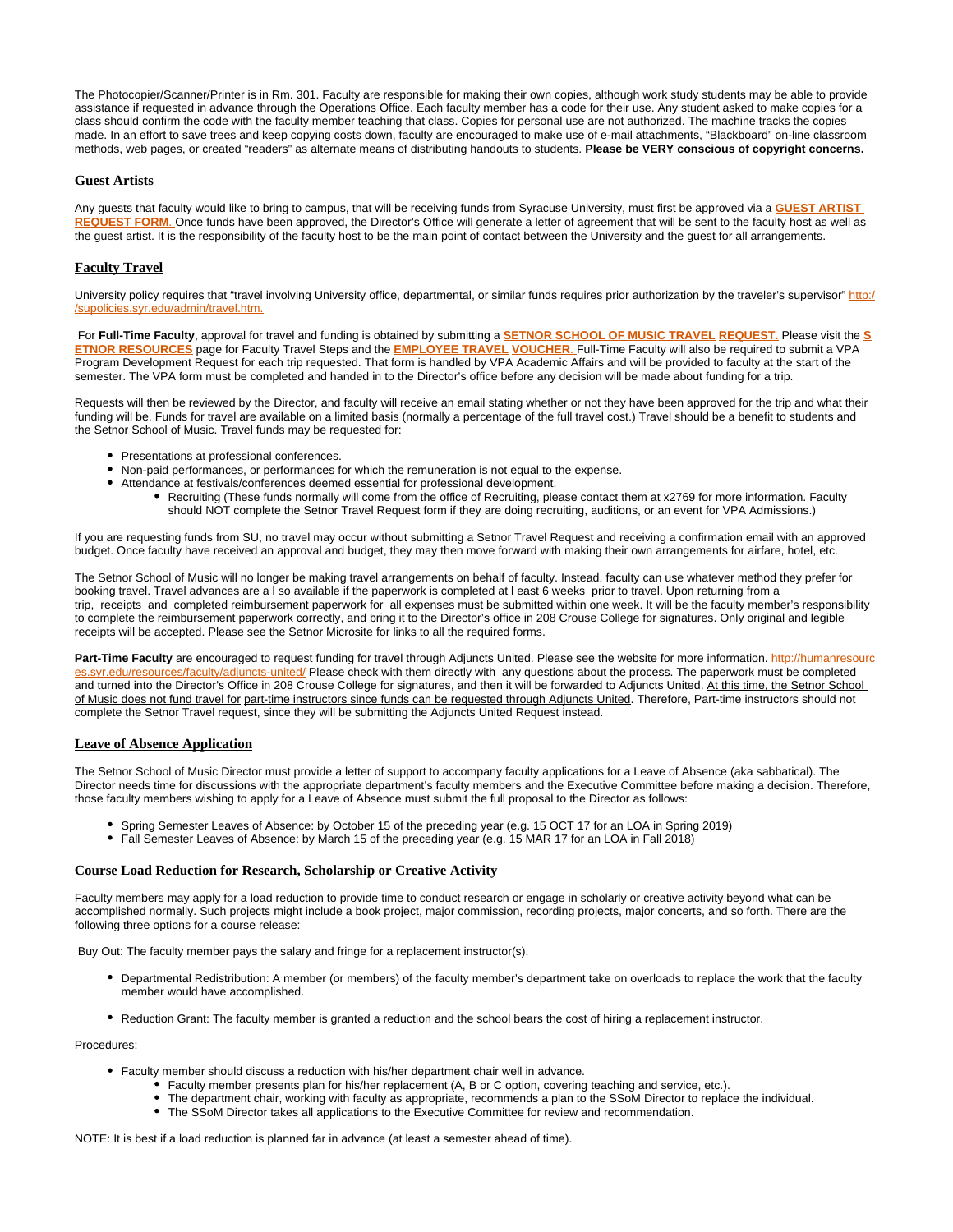The **[SETNOR MICROSITE](http://setnor-resources.vpa.syr.edu/faculty-staff/)** contains among other things, useful student and faculty resources including the Syllabus Template, Setnor Faculty By-Laws, Committee Assignments and Meeting Schedules, Poster Template, the Setnor sponsored Program Template, the Faculty Recital and Ensemble Performance forms, various funding request forms, as well as the Faculty Handbooks. These can all be found **[SETNOR RESOURCES](http://setnor-resources.vpa.syr.edu/faculty-staff/)**.

Faculty may also find some of the documents in the student resource section useful, such as the Setnor Undergraduate and Graduate Student Handbooks, Advising Check Sheets, and the Student Recital Information. Please send any website updates to mitaylor@syr.edu.

To access the faculty materials use this link: **[SETNOR RESOURCES](http://setnor-resources.vpa.syr.edu/faculty-staff/)** or, from the VPA Website:

- go to <http://vpa.syr.edu/academics/setnor/>
- click on "About"
- go to the bottom of the page and click on [Setnor Resources](http://setnor-resources.vpa.syr.edu/)
- click on the page for "Faculty and Staff"

#### **Assistance Services**

#### **Musician Health and Wellness**

The university provides a number of services to support student health and wellness. It is also important to note that musicians should be aware of particular health concerns that can be a part of the study, performance, listening, teaching, and other areas of music education and the industry. These concerns can include vocal, hearing, repetitive strain injuries and musculoskeletal issues, respiratory issues, along with mental health issues. Preventative care, such as ear protection and proper practice techniques and self-care can be of great help. For more information, talk with your applied teacher, department chairs, or the music school director. Although many of these issues may be discussed in lessons, classes, and ensembles, it is important to seek medical or counseling advice for any concerns. For resources, including assistance regarding mental health, substance abuse, and sexual assault and relationship violence-related services visit [Setnor Musician Health and Wellness.](http://setnor-resources.vpa.syr.edu/musician-health-and-wellness/)

#### **Career Development**

| Web:<br>edu                                                                                                                                      | http://vpa.syr.edu/current-students/undergraduate-students/advising-support/career-development/ Email: jflor103@syr.edu; pabevans@syr. |  |  |  |
|--------------------------------------------------------------------------------------------------------------------------------------------------|----------------------------------------------------------------------------------------------------------------------------------------|--|--|--|
| Phone:                                                                                                                                           | 315.443.2517                                                                                                                           |  |  |  |
| Where:                                                                                                                                           | 200 Crouse College                                                                                                                     |  |  |  |
| Cassas development and professional protices are integral to consider throughout the Callege of Visual and Destermine Aste an unable an adole in |                                                                                                                                        |  |  |  |

Career development and professional practices are integral to curricula throughout the College of Visual and Performing Arts, as well as such special opportunities as workshops, lectures, internships, and study abroad. In addition, the college belongs to the Career Services Network at Syracuse [University](http://careerservices.syr.edu/) and works in partnership with SU's Career Services to meet the needs of VPA students. To make an appointment with your assigned Career Advisor, please visit [Handshake,](https://syr.joinhandshake.com/login) Syracuse University's newest career development tool. Contact the [VPA's Office of Student Success f](http://vpa.syr.edu/about-suvpa/administration/student-success)or assistance, and watch for career and professional development opportunities on the VPA undergraduate listserv (emailed to all VPA UG students via [syr.edu](http://syr.edu)).

**Office of Disability Services (ODS)** Web: [disabilityservices.syr.edu](http://disabilityservices.syr.edu/) Email: [disabilityservices@syr.edu](mailto:disabilityservices@syr.edu) Phone: 315.443.4498

Where: 804 University Ave. - Suite 303

The Office of Disability Service's (ODS) mission is to engage the University Community to empower students, enhance equity and provide a platform for innovation and inclusion. We achieve this by mitigating competitive disadvantages and environmental barriers that impact learning; by supporting faculty in the classroom and our colleagues across the university to strive for universal design and full inclusion. We provide individual academic adjustments when environmental barriers cannot be eliminated and assistive technology that fosters independent, self-determined learners.

#### **Center for Learning and Student Success**

Web: class.svr.edu

Email: [CLASS@syr.edu](mailto:CLASS@syr.edu)

Phone: 315.443.2005

Where: Bird Library - Room 014

The Center for Learning and Student Success (CLASS) provides and facilitates academic support services for SU students, including one-on-one tutoring, small-group tutoring and workshops, and academic integrity education and training. Through collaboration with academic departments and offices, the Center coordinates programs and disseminates information about campus-wide academic resources available to students.

### **The Writing Center**

| Web:   | wc.svr.edu                  |
|--------|-----------------------------|
| Email: | wc@syr.edu                  |
| Phone: | 315.443.5289                |
| Where: | H.B. Crouse Hall - Room 101 |

The primary aim of the Writing Center is to help you become a stronger, more accomplished writer. No matter which form of support you choose, writing consultants will work with you at any stage of your writing process.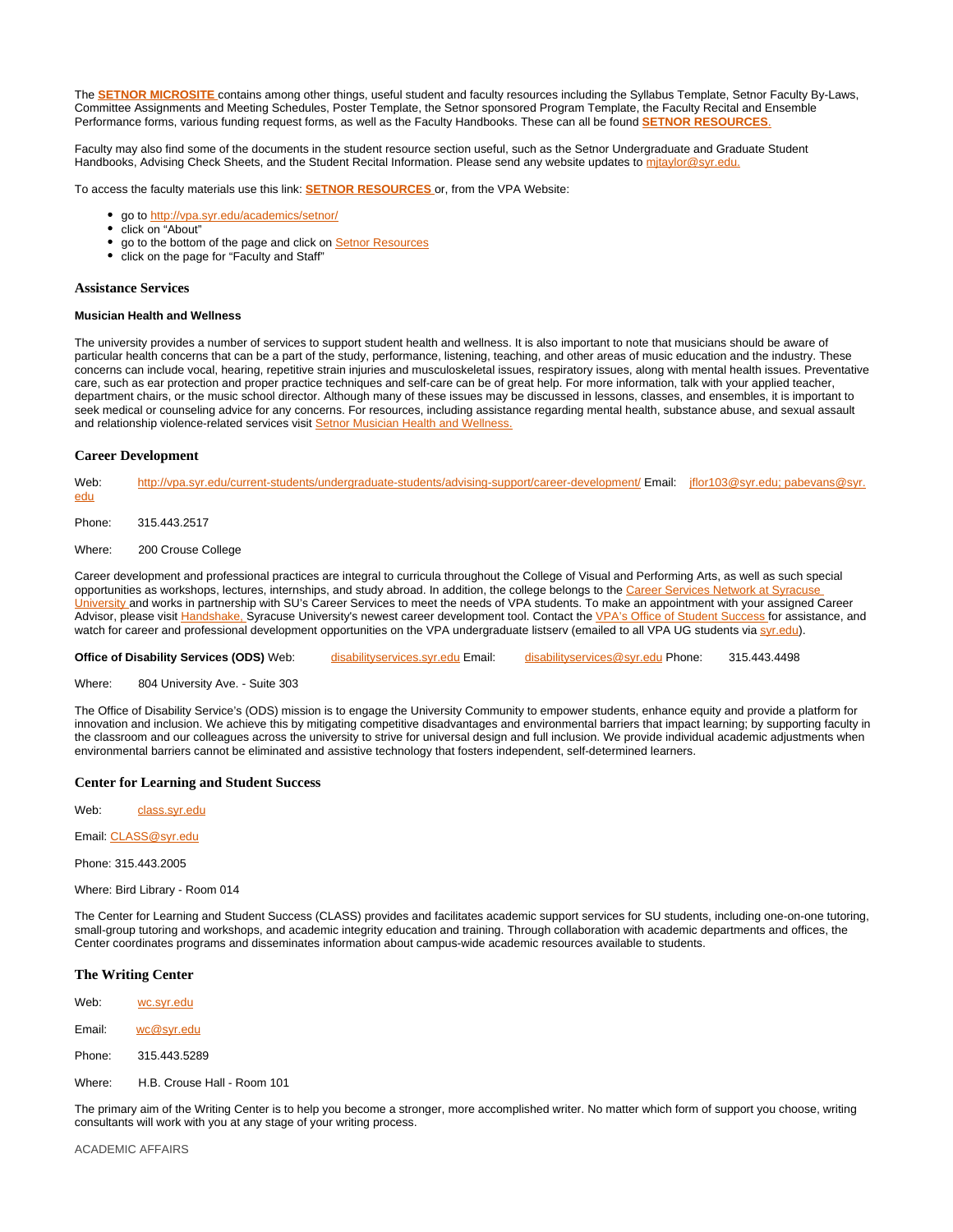#### **General Information**

### **Academic Information**

Academic information is available in a variety of publications. Consult the appropriate one based on the question you wish to answer.

- SU Course Catalog Includes Undergraduate and Graduate (select in dropdown at top of website)
- [SU Bulletin](http://bfas.syr.edu/bursar/tuition-fees-and-related-policies-bulletin)  tuition, fees and other policies  $\bullet$
- [VPA Undergraduate Student Handbook](http://vpa.syr.edu/current-students/undergraduate-students/advising-support/career-development/)
- **[VPA Graduate Student Handbook](http://vpa.syr.edu/current-students/graduate-students/resources/)**

### **Syllabus Template**

#### **The university requires that every student receive a syllabus for every class each semester**.

SU requires that all new and significantly revised course proposals use the current university Course Syllabus Template ([http://universitysenate.syr.edu](http://universitysenate.syr.edu/committees/curricula/courses-procedures-and-forms/forms/) [/committees/curricula/courses-procedures-and-forms/forms/](http://universitysenate.syr.edu/committees/curricula/courses-procedures-and-forms/forms/)), which contains information required by the University Senate including the required statements regarding Disability, Academic Integrity, and Religious Observance. User-friendly versions of syllabus templates for courses and private lessons are available from [Jill Coggiola.](mailto:jacoggio@syr.edu)

#### **General Degree Requirements and Adequate Progress for all B.A. and B. M. Music Majors**

The following policies apply to all BA and BM students and are designed ensure that all members of the Setnor community are progressing toward satisfactory completion of their degree requirements.

- **Ensembles.** All students are required to participate in a large ensemble every semester they are in residence.
- Musicianship Core. No student will be allowed to continue as a music major if the following courses have not been passed by the end of their second year as a music major: MTC 145, MTC 146, MTC 147, MTC 148, PNO 121, PNO122, and at least two of the following music history courses: MHL 185, MHL 267, MHL 268.
- Keyboard Proficiency. All students must demonstrate keyboard proficiency equal or superior to that achieved in two years of study (one year for Music Education instrumental students) in the Setnor School of Music's piano proficiency program
- Grade Point Average. All students except music education majors must maintain a cumulative grade point average of 2.0 (C). Music education students are dually enrolled in the Setnor School of Music and the School of Education. They must have achieved a 3.0 average in music and education courses, with an overall GPA of at least 3.0, before being permitted to enter into the upper division sequence (junior year) and to student teach (senior year).
- Lessons and Juries. Music majors must achieve a grade of at least C- in private lessons. Any student falling below that grade is put on probation by the School of Music. Students who fail to meet this standard after one semester of probation will be referred to the Director for advisement and may be required to leave the School of Music. This standard applies to all music students, regardless of major.

#### **Final Examinations**

Final examinations may not be given on the last day of class or during reading days, but must be done during the exam period. Juries are scheduled by the School of Music and take place after the last day of classes.

#### **Advising and Student Retention**

Because the Setnor School is a close-knit community of musicians, it is important that all students and faculty be contributing, successful members of the community.

### **Advising**

Faculty assigned as advisors have responsibilities including:

- Establishing and maintaining clearly posted regular office hours.
	- Making time available during Advising Day usually during the first week in November for spring registration, and the first week in April for fall registration.
	- Monitoring each advisees **Degree Works** page during advising meetings in order to determine if the student is making adequate progress toward degree completion in a timely manner.
	- Reporting students who fail to be advised to the Assistant Director for Academic Affairs in the School of Music.

### **• Becoming fluent in all aspects of the academic program for which one is responsible, including familiarity with the Undergraduate and Graduate Course Catalogues.**

#### **"At-Risk" Students**

Students are at risk of leaving the community if they:

- Exhibit a general lack of understanding of subject matter
- Score poorly on texts and quizzes
- Fail to complete assignments in a timely manner
- Do not attend class on a regular basis
- Are not prepared for lessons and classes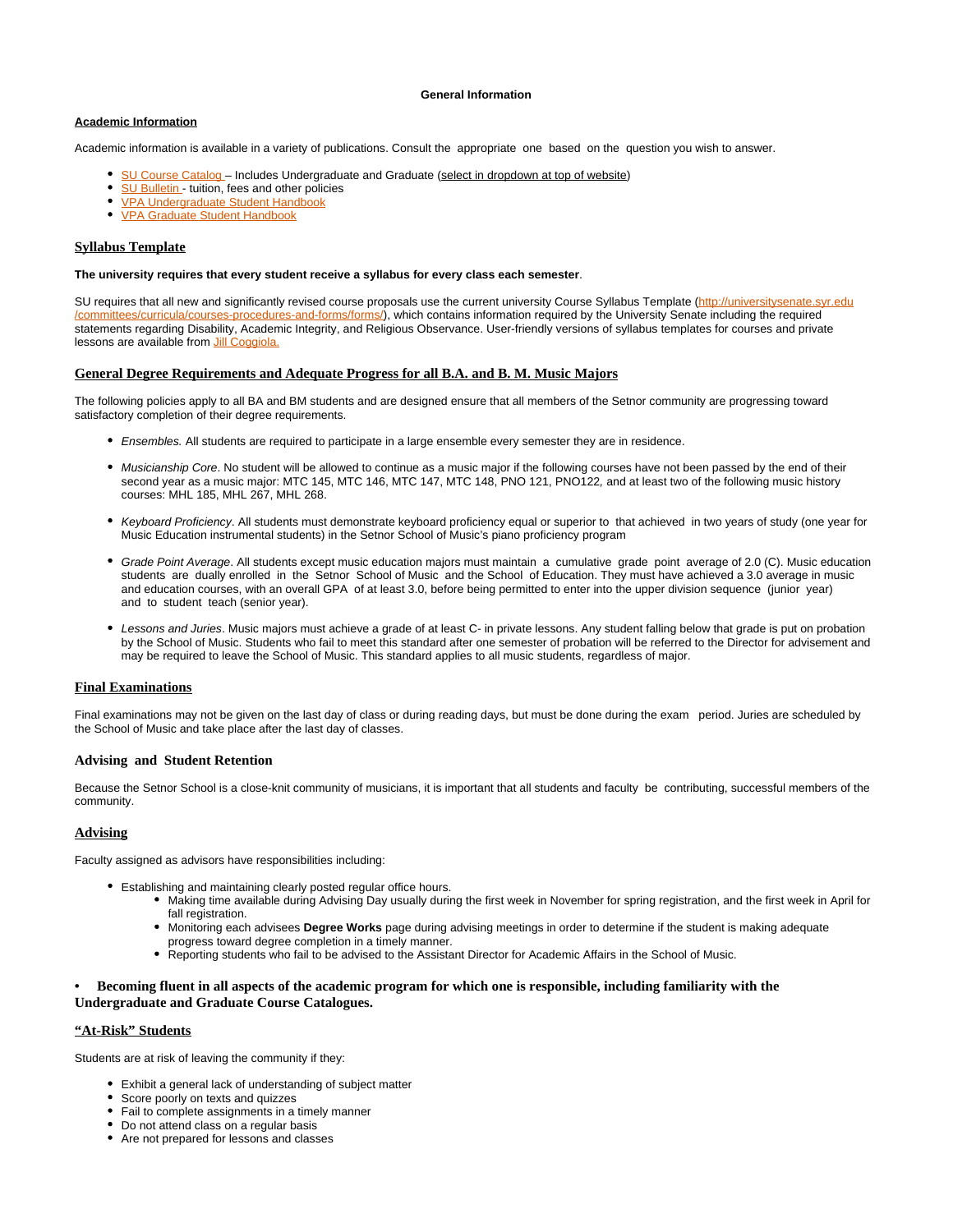Show signs of personal/health problems that affect their performance

When a problem is suspected, faculty should first speak directly to the student in person, if possible, **or submit a comment via the Orange SUccess application located on their MySlice Faculty Services.** Faculty are encouraged to help the student solve the problem by such actions as:

- Facilitating (or recommending) tutoring, assigning extra work, meeting with the student, etc.
- Contacting the Assistant Director for Academic Affairs ([jacoggio@syr.edu](mailto:jacoggio@syr.edu)) to meet with the student.
- Contacting the Assistant Director for the Office of Student Success (*vrsmith@syr.edu*); this is especially helpful when the problem is 'bigger than the student can handle' (family and personal problems such as eating disorders, problems in classes outside the School of Music).

**NOTE:** Faculty may NOT discuss student problems with people outside of the faculty and administration directly involved with the student. Faculty who share a student's academic history, even with a parent, without the written consent of the student are in violation of the Buckley Amendment regarding student confidentiality of records, and risk legal action on the part of the student.

### **Applied Music Policies**

#### **Registration**

All freshman and sophomore BA/BM music majors are required to register for an hour lesson on their principal instrument. BM Composition majors are also required to register for an hour composition lesson. Performance majors and those with Performance Honors continue to have hour lessons in the junior and senior years, while all other music majors take half-hour lessons (in the case of Music Education, Music Industry, and Sound Recording Technology majors, lessons conclude following the first semester of the senior year). BM Composition majors are required to take only composition lessons in the junior and senior years. Students wishing to take additional elective lessons are welcome to do so for an additional fee.

All candidates for the MM in Performance and MM in Voice Pedagogy must register for an hour lesson on their principal instrument each semester. Likewise, MM Composition candidates must register for an hour lesson in composition and MM Conducting candidates must register for an hour lesson in conducting. Students wishing to take additional elective lessons are welcome to do so for an additional fee.

**It is extremely important for faculty to check their class rosters in MySlice to make sure their lists are correct, as full-time faculty loads as well as the pay for part-time faculty members is based upon these lists.** Any discrepancy should be reported to Megan Carlsen in 208 or Jill Coggiola in 108B. Class lists are updated until the academic/financial drop deadline, which can be found in the Academic Calendar through the Registrar's Website. After this date, students who drop will be charged for the full semesters applied music fee. **All full- and part-time faculty will be required to sign off on lesson rosters.**

### **Secondary or Elective Instrument Registration**

Required secondary lessons will be covered by the Student Program Fee and there will be no extra charge. Students should review with their academic advisor whether they need to register for lessons on a secondary instrument. Students are always welcome to take additional elective lessons; however, should note that there will always be a fee charged for elective or non- required secondary lessons. **THE DEADLINE FOR REGISTRATION IS TUESDAY, SEPTEMBER 3, 2019.**

### **\*\*Please feel free to copy and paste the paragraph below to give to any students who may contact you regarding lesson registration. Department Chairs and Area Coordinators, who typically get student requests for lessons may wish to keep this paragraph handy.**

Should you wish to take either required, secondary, or elective lessons, you would need to go to the Setnor School of Music website and DIGITALLY complete and SUBMIT ONLINE a Private Music Instruction Registration Form:

#### [LESSON FORM FOR MUSIC MAJORS](https://its-forms.syr.edu/frevvo/web/tn/VPA/user/mecarlse/app/_L9j2sDxLEeWxmM5q6-jqow/formtype/_rUvpoHdfEeWxmM5q6-jqow/popupform)

#### **[LESSON FORM FOR NON-MUSIC MAJORS](https://its-forms.syr.edu/frevvo/web/tn/VPA/user/mecarlse/app/_L9j2sDxLEeWxmM5q6-jqow/formtype/_91pyAH2fEeWxmM5q6-jqow/popupform)**

Once the form has been submitted, a copy will come to the School of Music and you will be assigned an instructor and registered for your lesson(s). If there are any issues with your form, someone from the School of Music will contact you.

### **Assignment of Instructors**

In areas with multiple instructors (e.g. flute, piano, voice, etc.), a student's request for a specific instructor will be considered based on that instructor's availability. The request for a specific instructor should only be made to the appropriate Area Coordinator. Changes are generally only approved between semesters. In unusual cases where a student seeks a change of studio instructor during the course of a semester, these steps should be taken, in the following order:

- 1. The student should attempt to resolve any problem/conflict directly with the instructor.
	- a. If the conflict is not resolved, or if for any reason the student is uncomfortable discussing the issue with his/her instructor, the student should consult the appropriate Area Coordinator.
	- b. If the Area Coordinator, in consultation with the Chair of the Department of Applied Music and Performance and the Setnor School of Music Director, believe that the conflict cannot be satisfactorily resolved, the student may be moved to another studio.

#### **Attendance**

A semester of applied study consists of fourteen private lessons. Hour lessons may be given in two weekly half-hour lessons at the discretion of the instructor, but regularly combining lessons from different weeks may only be done by petition. Missed lessons must be made up prior to the end-ofsemester jury; lessons missed by the instructor should be made up, and lessons missed by the student may be made up at the discretion of the instructor. If an instructor feels that student has accumulated an excess of absences by the end of the semester, the student may:

• enter the jury exam, if scheduled, with an instructor's grade of 75 or lower based on work completed, or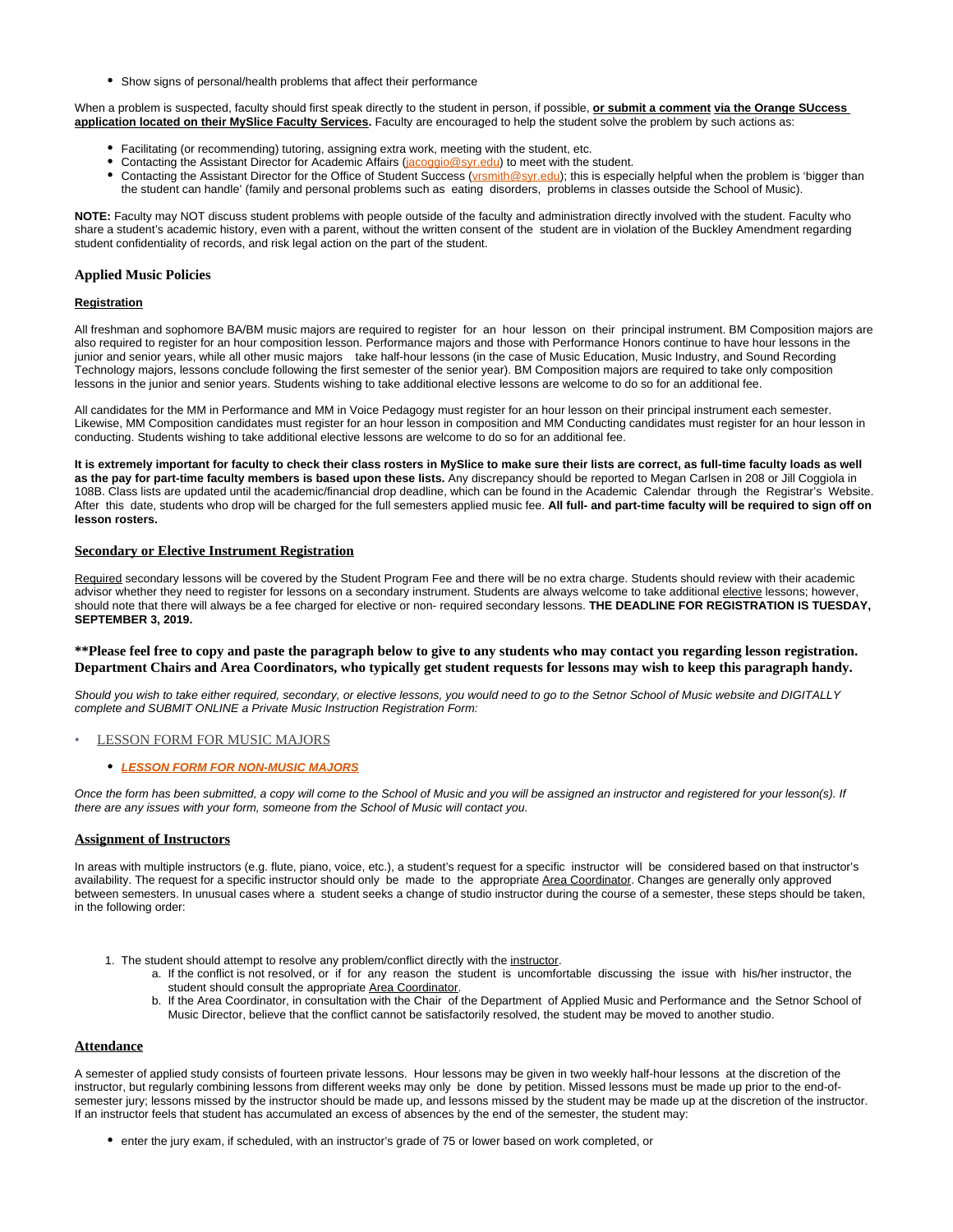- withdraw from the course, or
	- receive a grade of "F" in the course, or
		- in cases of extreme medical or personal circumstances, request an incomplete grade for the semester. Missed lessons would be made up during the next semester, and the instructor would decide on how a final grade for the previous semester would be calculated. The Request-for-Incomplete form (http://registrar.syr.edu/wp-content/uploads/form- incomplete-grade-request.pdf) must be filled out first, and signed by the student, instructor, and Director of the School of Music. Incomplete grades are counted as "F" in GPA calculations, and must be completed in no more than one year, at which point they automatically change to permanent "F" grades.

### **Jury Examinations**

All Music Majors enrolled in applied music will be required to perform a formal jury examination at the end of each semester as scheduled on their principal instrument, regardless of the number of credits for which they are enrolled. Jury exams are not required in secondary performance areas, if lessons are taken as an elective, or of students who are not music majors, but may be taken at the discretion of the instructor. The smallest allowable jury consists of the instructor and two other faculty members.

The combined (average) grade of the jury counts for 25% of the final grade. Repertoire requirements vary from area to area and can be obtained from the area coordinator. Students may be required to present a score of the piece or pieces played/sung at the jury; check with the area coordinator concerning these possible requirements**.** The student is given written evaluations of the performance by each juror following the jury. **No late or makeup juries are given.** If illness forces the cancellation of a jury, it must be documented by a medical practitioner; the instructor's semester grade then stands as the final grade. If a student misses a jury for any other reason, the jury grade will be 0, and that 0 counted as 25% of the final grade. It is to be noted that receiving a grade of less than 70 automatically places the student on academic probation by the Setnor School of Music for the following semester.

### **Grading Procedures**

### **Undergraduates:**

Each primary lesson instructor will submit (as requested) end-of-semester grade forms for each of their primary instrument/voice students that includes a grade for each of the following areas: one for lesson work, one for the jury, and a composite grade of the two, weighted 75% lesson work and 25% jury. While only the composite appears on the grade report, all three remain on record in the student's permanent

file. All grades are numerical, and converted to a letter grade. There is no lower limit to grades assigned for either lesson work or juries. Students must achieve a grade of 70 in both lesson and jury each semester after the first semester of study. Any student falling below that grade is put on academic probation by the School of Music. Students who fail to meet this standard after one semester of probation will be referred to the Director for advisement and may be required to leave the School of Music. This standard applies to all music students, regardless of major. The following chart shows the conversion of numbers to letters for undergraduate students:

|        |    | Numeric Grade   Letter Grade   Numeric Grade   Letter Grade |    |
|--------|----|-------------------------------------------------------------|----|
| 93-100 | A  | 77-79                                                       | C+ |
| 90-92  | А- | 73-76                                                       | C  |
| 87-89  | B+ | 70-72                                                       | C- |
| 83-86  | в  | 60-69                                                       | D  |
| 80-82  | в- | $0 - 59$                                                    | F  |

#### **Graduates:**

Each primary lesson instructor will submit (as requested) end-of-semester grade forms for each of their primary instrument/voice students that includes a grade for each of the following areas: one for lesson work, one for the jury, and a composite grade of the two, weighted 75% lesson work and 25% jury. While only the composite appears on the grade report, all three remain on record in the student's permanent

file. All grades are numerical, and converted to a letter grade. While there is no lower limit to grades assigned for either lesson work or juries graduat e students cannot receive a grade of D on their transcript. Students must achieve a grade of 70 in both lesson and jury each semester after the first semester of study. Any student falling below that grade is put on academic probation by the School of Music. Students who fail to meet this standard after one semester of probation will be referred to the Director for advisement and may be required to leave the School of Music. This standard applies to all music students, regardless of major. The following chart shows the conversion of numbers to letters for graduate students:

|        |    | Numeric Grade   Letter Grade   Numeric Grade   Letter Grade |    |
|--------|----|-------------------------------------------------------------|----|
| 93-100 | A  | 77-79                                                       | C+ |
| 90-92  | А- | 73-76                                                       | C  |
| 87-89  | B+ | 70-72                                                       | C- |
| 83-86  | в  | $0 - 69$                                                    | F  |
| 80-82  | в- |                                                             |    |

### **New Music Requirement**

In the hope of ensuring that all BA and BM students develop knowledge of music of the present time, it is required that:

1. All students perform a work composed within the last 100 years on at least one jury per year. A different contemporary compositional style must be represented on each successive jury.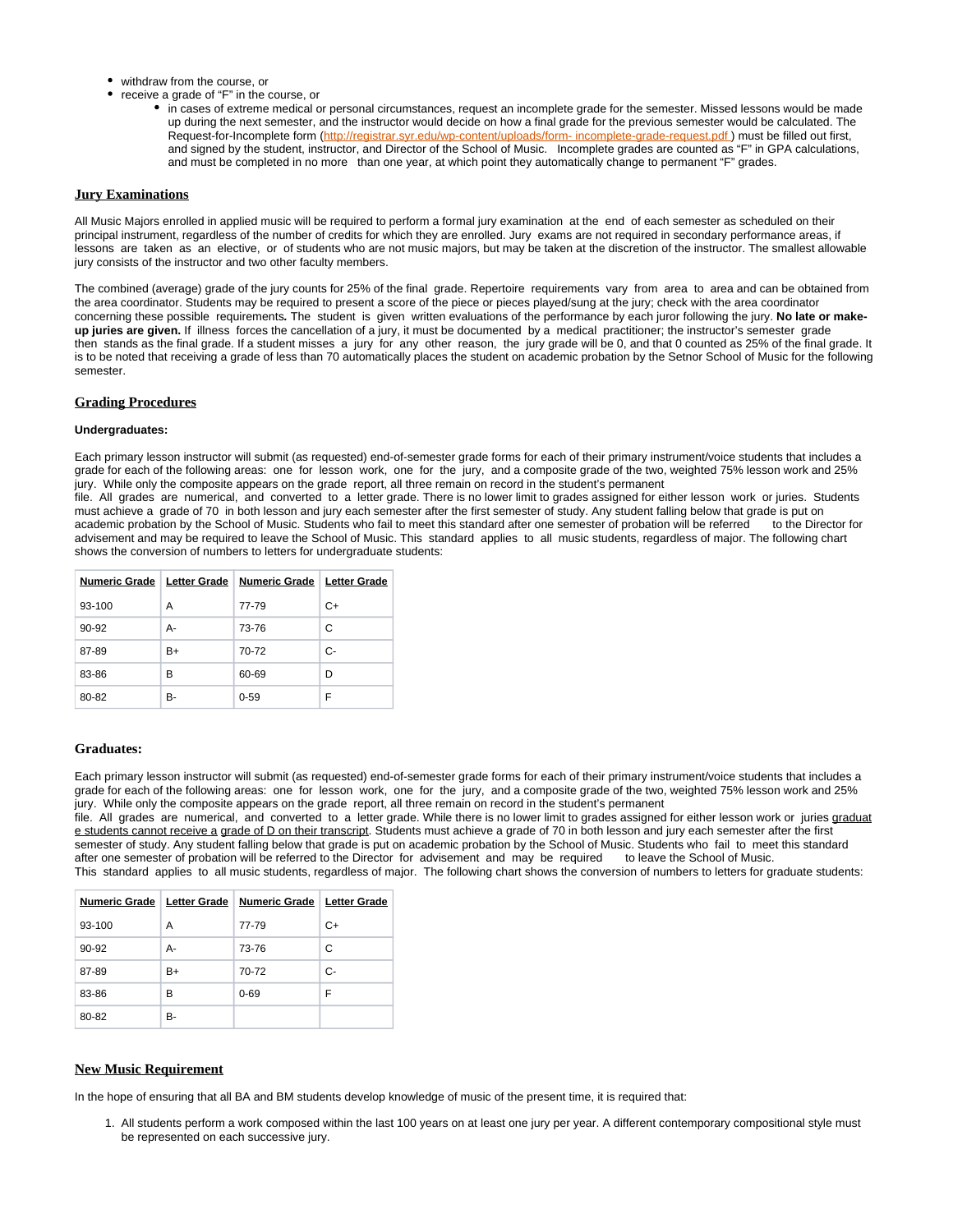- 1. **2.** All Performance and Performance Honors students must perform one work composed within their lifetime, or a work by a living composer on one recital, **OR**
- 1. Performance and Performance Honors students may elect, instead of #2, to perform at least one work by a School of Music student composer either as part of a solo recital, or on a school-sponsored concert of student compositions. To substitute #3 for #2, approval must be obtained both from the composition professor and the applied professor involved.

Students will be asked to indicate on their end-of-semester jury repertoire sheets which work will fulfill their New Music Requirement for the year. Student recitalists will be asked to indicate on their PRJ Form how they are fulfilling their New Music Requirement for the academic year.

#### **Performance Honors**

Performance Honors is an upper division program for non-performance major B.A. music/B.M. students that wish to meet performance requirements at or near those required of performance majors. Students are eligible to apply for the program during the sophomore year, with an approved jury serving as the program audition. Once admitted to the program, students receive one hour of applied instruction per week while continuing to register for one credit of lessons.

Students accepted into the performance honors program must give both a junior and senior recital commensurate with the requirements for degree recitals in the performance major.

Official recognition of Performance Honors program participation and completion appears as a milestone on student transcripts but does not appear on the diploma.

Auditions for Performance Honors occur during the sophomore year. Most students audition during the spring semester jury.

Students interested in pursuing Performance Honors should discuss the requirements with their private lesson instructors prior to auditioning. **Performance Honors should not be used only as a means to continue with hour-long lessons.**

In order to audition, students sign-up for two jury time slots and bring the Application for Performance Honors form to the jury. If the student is denied admission to Performance Honors, the Area Coordinator may petition the Chair of the Department of Applied Music and Performance for a re-audition.

For those students going abroad in the spring semester of their sophomore year, the fall semester jury will act as the preliminary audition for PH. Should the jury feel they are qualified and worthy, a conditional acceptance will be given, and a brief 10-minute audition will be required in the first week of the fall semester, junior year, once they return to campus. Due to registration restrictions, this audition must happen in the first week of classes, no exceptions. Those students not accepted conditionally in the fall will still have the option to take an audition at this time, but will play a full 20-minute audition for acceptance into PH.

#### **Recitals**

Juniors and seniors majoring in Music Performance, and those students awarded Performance Honors will perform one recital in the junior year and one in the senior year. The junior recital will consist of a half recital (35 minutes of actual music). The student performing a half recital will share the time slot with another junior giving a half recital. Seniors will perform a recital consisting of 50-60 minutes of actual music, one student to a time slot. Composition students will perform one recital in the senior year.

\*MM Performance and Conducting students will perform two recitals consisting of 50-60 minutes of actual music. MM Composition students prepare works for one recital that takes place in the last semester of their degree program. MM Voice Pedagogy students present a lecture recital during their final semester of study.

MM P erformance and MM Conducting students must register for recitals for one credit as follows: Recital #1 is PER 994 and Recital #2 is PER 995 (or if doing a lecture recital, PER 996). The recital grade appears on the transcript under whichever PER course the student is currently enrolled in.

MM Composition students must register for PER 994 for one credit during their final semester of study. MM Voice Pedagogy students must register for PER 996 when completing their lecture recital.

Some students may opt to do an 'Elective' (non-required) recital. This type of recital does not receive a grade, however must be approved via the same faculty pre-recital jury process as all other required recitals.

All recitals will take place in Setnor Auditorium. Requests for recitals to take place in locations other than Setnor Auditorium must be made in the form of a petition. Students presenting a lecture recital may wish to do so in a classroom. Recital forms, information, and program templates are located at **[SETNOR](http://setnor-resources.vpa.syr.edu/music-majors/)  [RESOURCES](http://setnor-resources.vpa.syr.edu/music-majors/)**.

### **\*MM PIANO PERFORMANCE:**

The Graduate Student Handbook states that all MM Performance Majors will perform 2 recitals of 50-60 minutes of actual music. In light of changing standards in the industry, the Keyboard Faculty has adopted the following updates and clarifications to this requirement for pianists pursuing the (solo) performance track:

- The first recital may be 40-50 minutes of music. This includes solo repertoire, but may also include chamber music and/or substantive collaborative work(s). Repertoire other than solo material must be approved by the major teacher in consultation with the area coordinator. Solo works should comprise a minimum of 20 minutes of the total recital time.
	- The second recital will be 50-60 minutes of music. As with the first recital, this includes solo repertoire, but may also include chamber music and/or substantive collaborative work(s). Repertoire other than solo material must be approved by the major teacher in consultation with the area coordinator. Solo works should comprise a minimum of 30 minutes of the total recital time.
	- Chamber music and collaborative performances should be presented using the score.
	- For solo repertoire, the use of scores is permitted, but memorization is strongly encouraged. In the case of contemporary or more complex selections, memorization is up to the best judgement of the performer, in consultation with the applied teacher.
	- A minimum of 20 minutes or 50% (whichever is greater) of the total time of all solo repertoire presented must be performed from memory at each recital. The PRJ must be in the same format as the recital, i.e. a work may not be presented at the PRJ with the score in hopes of playing that work on the recital from memory.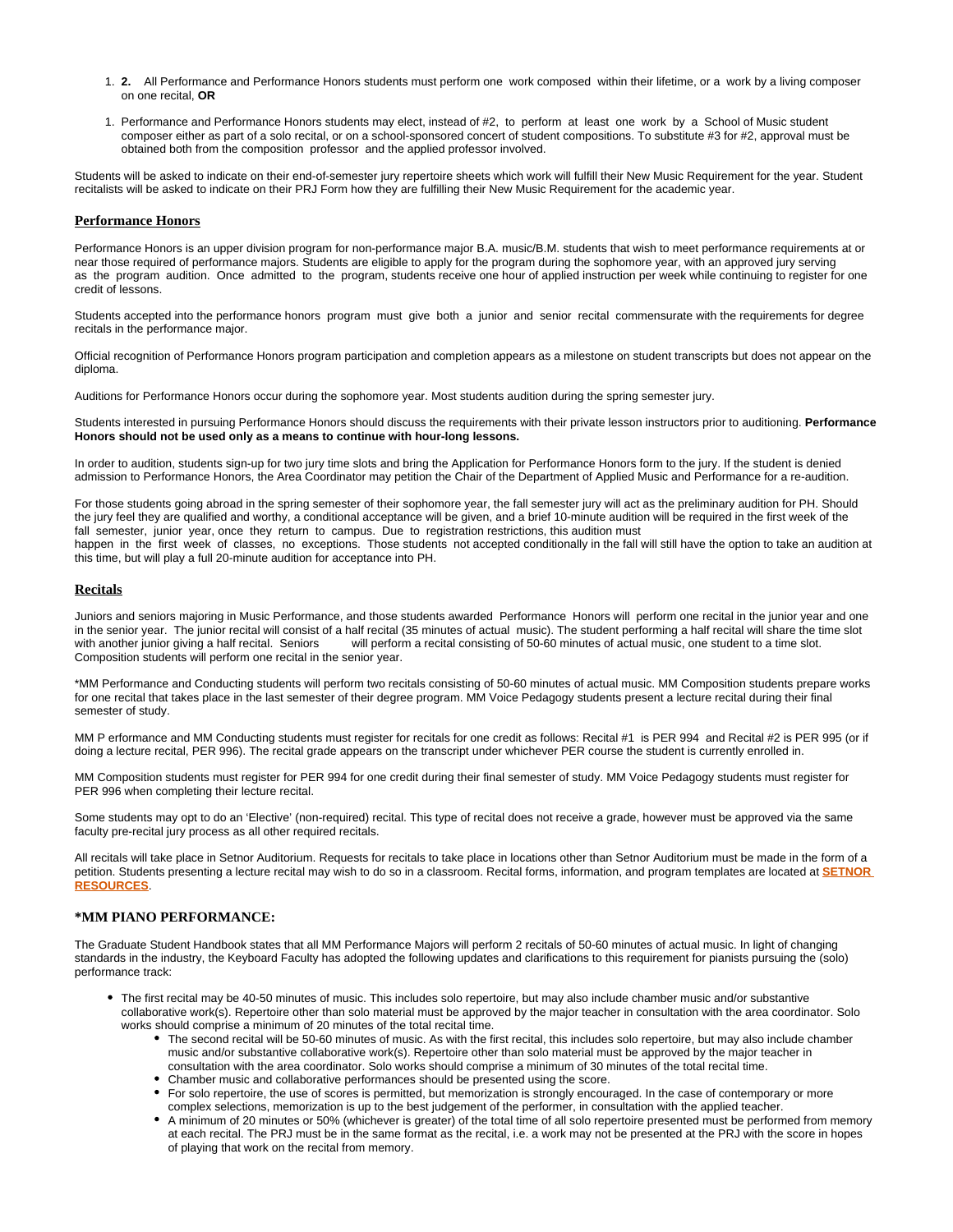The faculty may revisit these requirements from time to time and update them.

### **Recital Lottery**

During the second or third week of classes there will be a recital lottery held during Convocation, wherein all students needing a date for a required recital will choose a number and go in numerical order to reserve a time in the Auditorium for a recital. Second-year graduate students are given first choice, followed by first-year graduate students, seniors, etc. Those students who will be off campus in the spring may be contacted in advance of the lottery to arrange for fall dates. Moving the date for any reason, other than emergency or cancelation may not be possible within the same semester.

#### **Please be in communication with your student recitalists with regard to recital dates that workable within your schedule.**

### **Recital Repertoire**

Recital repertoire selections typically should represent what the student studies in lessons on their primary instrument (i.e. classical repertoire for students who take traditional lessons and jazz/commercial repertoire for students who take jazz/commercial lessons). Students who want to be assured that their recital repertoire is appropriate are welcome and encouraged to bring their planned repertoire list to their Area Coordinator for review. Students who arrive to the PRJ with performance material deemed unsuitable by the faculty jury will risk having the works in question eliminated from the recital and replaced.

When choosing recital repertoire, please be sure to keep in mind the **New Music Requirement** found on page 14.

#### **Lecture Recitals**

Lecture Recitals are an option for MM/MS degree programs and serve as a requirement for the MM Voice Pedagogy degree. While the Lecture Recital for the MM Voice Pedagogy degree (AMC 799) has its own stand-alone syllabus and requirements, the standard lecture recital for all other degrees typically includes three elements:

- a research paper that serves as the basis for the presentation
- a Power Point presentation that gives a bullet point summary of the research presented in the lecture
- a performance that includes the researched work(s) accompanied by the Power Point presentation

In all majors except for Voice Pedagogy, the lecture recital may substitute for the final oral comprehensive examination.

It is important that students work with their private instructor in order to establish target deadlines regarding the progression of the research paper and Power Point presentation.

#### **Recital Jury Panels and Recital Responsibilities**

Recital Jury Panels are required for all undergraduate and graduate degree-required and elective recitals. The only exception to this is the music education graduate lecture recital, which requires no jury panel.

A minimum of 3 faculty members are required for a recital jury panel. This includes the student's primary instructor, an instructor from their immediate area, and a third instructor either from, or outside of their area. Faculty members chosen for a student's recital jury must be present at the student's Pre-Recital Jury (PRJ) and should agree to be present at the recital. Typically, Pre- Recital Juries should not last more than one hour.

Students giving a recital must complete a PRJ form. PRJ forms are located at the following link: **[PRJ FORM](https://its-forms.syr.edu/frevvo/web/tn/VPA/user/mecarlse/app/_L9j2sDxLEeWxmM5q6-jqow/formtype/_MYXaoEDxEeWxmM5q6-jqow/popupform)**. In order to provide the Setnor Operations Office adequate time to prepare for the needs of each recital, PRJ Forms must be completed and submitted online no later than **2 months prior to the PRJ date.**

The completed PRJ FORM will need to be printed by the student and brought to the pre-recital jury. All faculty jurors will need to sign the PRJ form following the successful completion of the jury. As soon as the PRJ is passed, the student should be prepared to visit 301 Crouse in order to arrange for the recital dress rehearsal date and time.

Pre-Recital Juries are held approximately **3 weeks prior to the date of the student's recital** in order to allow adequate time for incorporation of suggestions, or if necessary, a second jury for material that did not pass. Students will be given an approximate PRJ date once they have chosen their recital date. The actual PRJ date should fall within 3 days before or after this date. If this date falls during a vacation, then plans should be made to do the PRJ prior to the vacation time. If a chamber group is planned for the recital and all performers cannot attend the PRJ, then at minimum, a recorded performance must be submitted prior to the scheduled PRJ date for faculty evaluation.

Students should consider the PRJ as the date in which their recital is as close to performance ready as possible.

#### **Faculty-Specific Recital Jury Panel Responsibilities**

**Faculty members who agree to be on a student's jury panel must attend the PRJ and should make every effort to plan to attend the student's recital performance in order to offer support, commentary, and to represent the Setnor faculty for the student's visiting family and friends. Please keep in mind that full-time faculty are required to serve on at least 4 jury panels per year not including those of their own students.**

If a faculty member knows that they will be unable to attend a student's recital, they should decline the request to serve on the jury panel. If a conflict should arise after the commitment has been made, the faculty member should let the student know in advance of the PRJ so that the student has the opportunity to select another juror that can be in attendance. If an unexpected situation arises where a juror suddenly is unable to be in attendance at a recital, then viewing the stream with supportive comments would be allowed. Listening to recordings post-recital date is not recommended.

Prompt submission of recital grades (including added comments for student review) is encouraged upon receipt of the follow- up recital grade request email.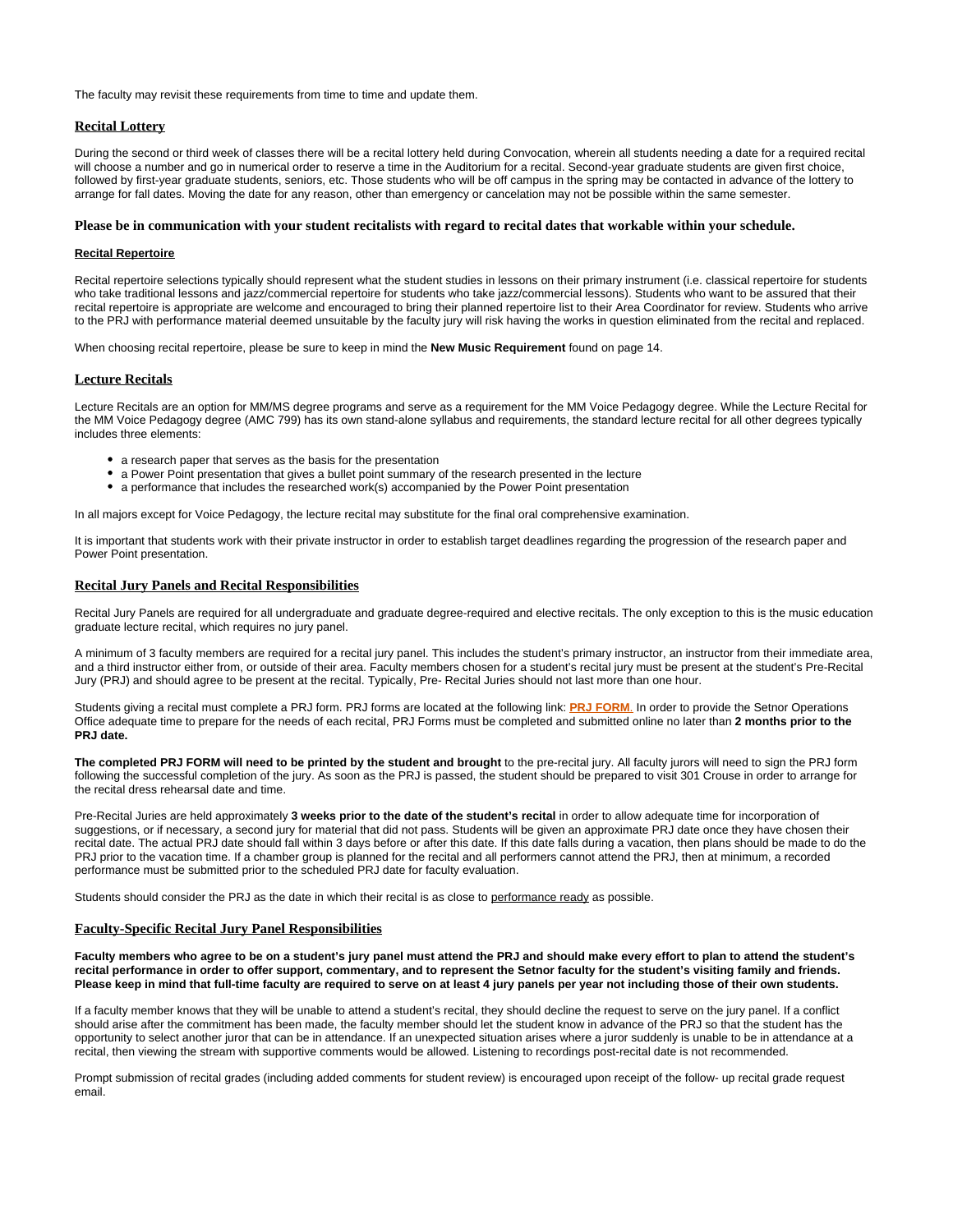**Undergraduate** recital grades will be averaged by the Assistant Director for Academic Affairs and then sent to the student and instructor along with any faculty comments. The final undergraduate recital grade is factored into the final lesson average (25%) by the lesson instructor in place of the end-ofsemester jury grade if the recital falls after the semester mid-term and no jury was performed, or if the recital grade is higher than the final grade from an end-of-semester jury that does take place.

**Graduate** recital grades will also be averaged by the Assistant Director for Academic Affairs and then sent to the student and instructor along with any faculty comments. The final recital grade will then be entered by the Assistant Director for Academic Affairs via the corresponding PER994, PER995, or PER996 course that the student is currently enrolled in. The recital grade is **not** averaged into the graduate student's final lesson grade.

#### **Recital Jury Waiver**

If an undergraduate student has played a recital in the second half of the semester (thus leaving inadequate time to prepare new repertoire) they may have the jury waived for that semester. In this case, the recital grade will stand as 25% of the final grade, with the instructor's grade counting for the other 75%. That student may, however, elect to play a jury, and in that case, either the recital grade or the jury grade can be used as 25%, whichever is higher. A student who has played a recital in the first half of the semester must play a jury, but that student may also choose either the recital grade or the jury grade, whichever is higher.

If a graduate student has played a recital in the second half of the semester (thus leaving inadequate time to prepare new repertoire) they may have the jury waived for that semester. In this case the instructor's semester lesson average will stand for the final lesson grade. A student who has played a recital in the first half of the semester must play a jury.

#### **Majors and Advising**

#### **Undergraduate Students**

The Setnor School of Music offers Bachelor of Music degrees in composition, music education, music industry, performance, and sound recording technology as well as the Bachelor of Arts degree in music.

#### **Students are assigned an advisor based on their intended major.**

Students in the B.A. and B.M. degrees share the lower division program for the first two years and confirm admission to a specific major at the end of the sophomore year.

The lower division music degree programs consist of four semesters each of: ear training, theory, history, principal instrument private instruction, keyboard skills, and large ensemble participation.

No student will be allowed to continue as a music major if the following courses have not been passed by the end of their second year as a music major: MTC 145, MTC 146, MTC 147, MTC 148, PNO 121, PNO122, and at least two of the following music history courses: MHL 185, MHL 267, MHL 268.

In addition, lower division students take two semesters of writing and selected academic courses (including several special courses that are degree specific for Composition, Music Education, Music Industry, and Sound Recording Technology majors).

Admission to the upper division programs is based on the following criteria (commonly referred to as a **Sophomore Evaluation**):

- Composition:
	- Students present a portfolio of their compositions to the composition faculty at the semester-end jury.
	- Music Education:
		- Students apply to the music education department, including a personal statement. The lower division transcript is reviewed and the student is interviewed by the music education faculty.
		- Music Industry:
			- Students are interviewed by the music industry faculty and the lower division transcript is reviewed.
				- Performance:
					- Students are evaluated at the second semester sophomore jury.
						- Sound Recording Technology:
							- Students are interviewed by the sound recording faculty and the lower division transcript is reviewed. B.A. in Music:
								- Students meet with the advisor to review their academic progress and discuss future plans.

### **Large Ensemble Participation Requirement**

Students in the B.A. and B.M. degrees in the School of Music are required to participate in a large concert ensemble on their major instrument every semester they are in residence as a full-time student. They must participate in the ensembles to which they are assigned. The large concert ensembles include the following: University Orchestra, Wind Ensemble, University Singers, Oratorio Society, Crouse Chorale, and Setnor Sonority. Most large ensembles require auditions. Students may elect to participate in other large or small ensembles as their time permits.

Students in the \*M.M. degrees in the School of Music are expected to participate in a large concert ensemble for 0-credit as per their degree requirements. They must participate in the ensembles to which they are assigned. The large concert ensembles include the following: University Orchestra, Wind Ensemble, University Singers, Oratorio Society, Crouse Chorale, and Setnor Sonority. Most large ensembles require auditions. Students may elect to participate in other large or small ensembles as their time permits.

### **\*MM KEYBOARD/GUITAR:**

Beginning Spring 2018, ensemble participation for GRADUATE KEYBOARD and GUITAR STUDENTS can be fulfilled by either large or small ensembles.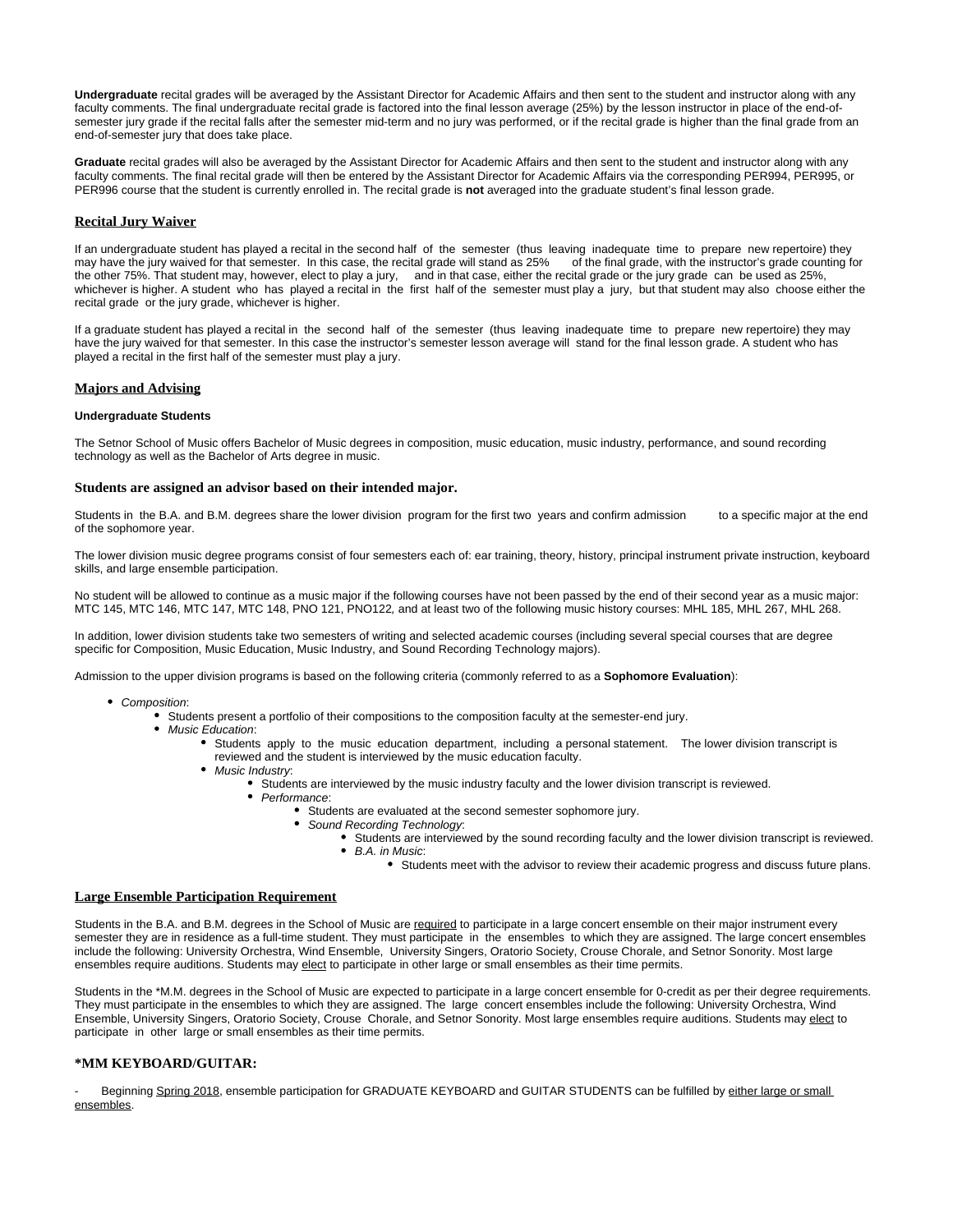Until such a time when the degree requirements have been successfully modified through the curriculum process, petitions will need to be filed by students in order to have the VPA Office of Student Success adjust a student's Degree Works page to move completed small ensemble classes into the large ensemble degree requirements.

### **Literature and Pedagogy Requirement (B.M. Performance ONLY)**

All students pursuing Bachelor of Music degrees in performance are required to take at least one literature course and one pedagogy course, for a minimum of five (5) credits, as part of the "area specialization" requirement of their degree programs. Students fulfill this requirement by selecting appropriate courses within their areas of applied emphasis through advising. Table 1 contains the list of courses offered in each area.

### **Table 1. Literature and Pedagogy Courses per Area of Applied Emphasis**

| <b>Area of Applied Emphasis</b>                        | <b>Literature Courses</b>          | <b>Pedagogy Courses</b>   |
|--------------------------------------------------------|------------------------------------|---------------------------|
| Brass Emphasis: Trumpet, Horn                          | MHL 448; MHL 545                   | MUE 326; MHL 648          |
| Trombone, Euphonium, Tuba                              |                                    |                           |
| Guitar Emphasis                                        | GTR 521; MHL 545                   | GTR 524                   |
| Keyboard Emphasis: Organ, Piano                        | MHL 525; MHL 526; MHL 545; MHL 500 | <b>PDG 527</b>            |
|                                                        | (Organ Lit)                        |                           |
| <b>Percussion Emphasis</b>                             | <b>MHL 545</b>                     | <b>MUE 423</b>            |
| Orchestral String Emphasis: Violin, Viola, Cello, Bass | MHL 535; MHL 536; MHL 545          | <b>PDG 530</b>            |
| Voice Emphasis: All voice majors                       | MHL 546; MHL 557; MHL 558          | <b>PDG 519</b>            |
| Woodwind Emphasis: Flute, Oboe,                        | MHL 448; MHL 545                   | MUE 327; MUE 328; MHL 648 |
| Clarinet, Bassoon, Saxophone                           |                                    |                           |

#### **Graduate Students**

The Setnor School of Music offers Master of Music degrees in composition, conducting, music education (via the School of Education; M.S. also offered), performance, and voice pedagogy, as well as the Master of Arts degree in Audio Arts (in conjunction with the S.I. Newhouse School of Public Communications)..

#### **Students are assigned an advisor according to their degree program.**

After the results of the entrance diagnostic examinations are obtained, students should meet with their advisor for assistance in designing a Program of Study and completing a class schedule for the first semester and each semester thereafter. In addition, the advisor assists the student in completing arrangements for the final written and oral examinations.

#### **Program of Study Form**

After the completion of all necessary diagnostic examinations, MM Performance, Composition, Conducting and Voice Pedagogy students should draft a ten tative [Program of Study Form](http://graduateschool.syr.edu/forms/) in consultation with their advisor. Please use the Course Rotation document to help with planning so that you are assured to get the courses you need during the semester when they are offered.

### **A final Program of Study must be submitted to the VPA Office of Research & Graduate Studies at the beginning of your last semester. You cannot be certified unless the signed Program of Study is in your file.**

The Program of Study serves two functions:

- Initially, it provides a clear plan for you to follow to complete your degree,
- Finally, when signed by your advisor and department chair and submitted during your last semester, it is used to certify your degree completion. It is mandatory for degree certification.

As a matriculated graduate student, you are admitted to a specific graduate degree program that is registered with the New York State Department of Education. Although graduate degree requirements allow for a certain degree of flexibility, such as the specific courses you will take and the choice of different completion requirements such as a thesis, faculty guided research project, or a final presentation, you will need to complete certain specific requirements for your degree. Discuss closely with your advisor, your Area Coordinator, or the Chair of your department, the program of study you will need to follow to fulfill your degree requirements.

Graduate students in Music Education must complete a master's program of study form with the Office of Academic and Student Services. You, your faculty advisor and program area chairperson must sign the form. The master's program of study form should be filed before the completion of 18 credit hours of study. The program of study must be filed prior to the completion of 12 credit hours of study if it contains transfer credit. An approved program of study must match courses listed on your official transcript. After it is approved by the senior assistant dean, you and your faculty advisor will each receive a copy via e-mail. The original copy remains on file in the Office of Academic and Student Services to be monitored as you proceed with your program. To change your program of study once it has been approved, you must refile an updated program of study form or submit a petition to the faculty form, signed by your advisor and your program area chairperson, to the Office of Academic and Student Services.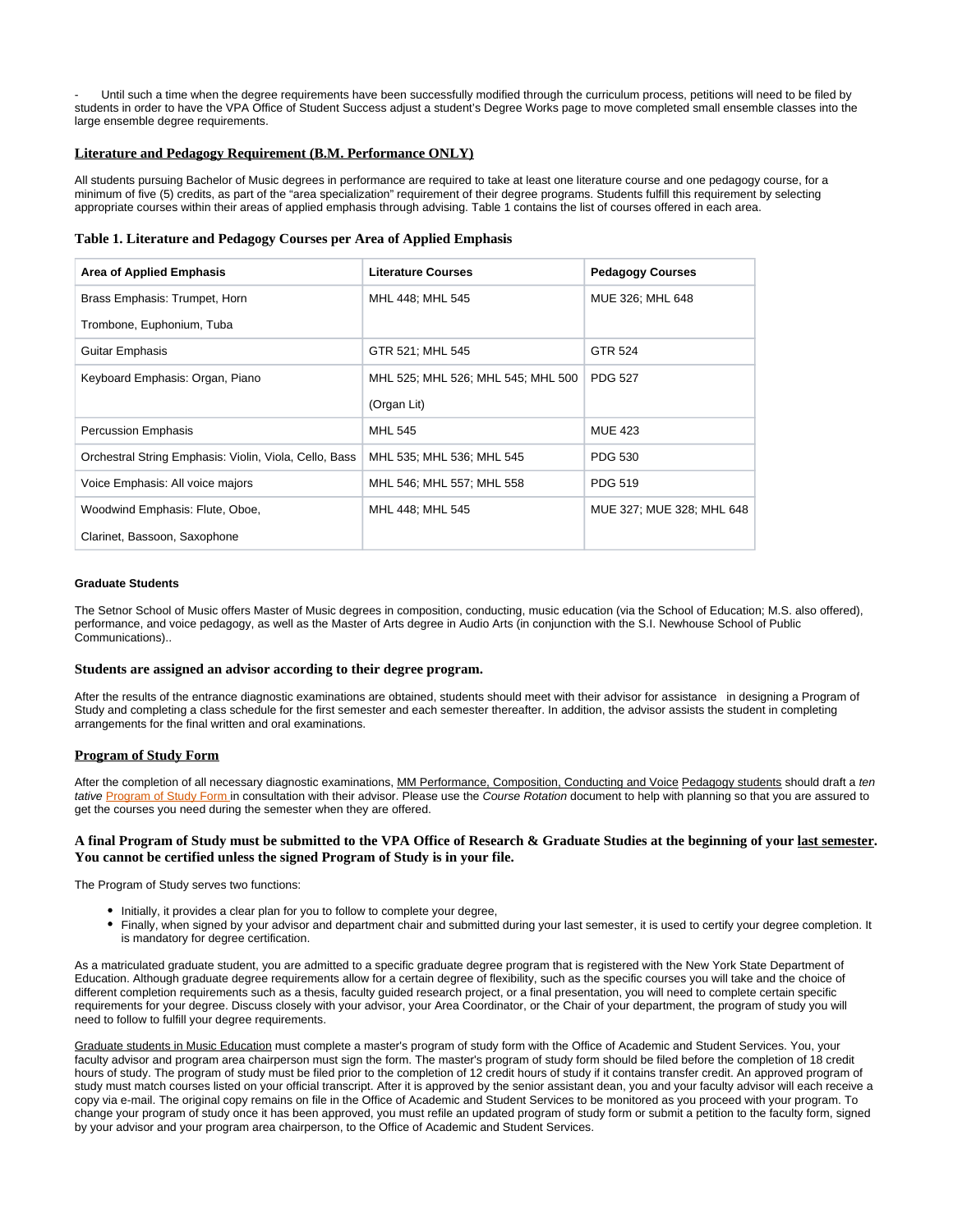### **Grading**

To be a graduate student in good standing, students must comply with the Graduate Grading Standards, which consider passing grades as A, A-, B+, B, B-, C+, C, and C-. The D grade is not an option for graduate students. The minimum GPA for graduate work is 2.8 in the first 30 credits. Certification for an advanced degree requires a minimum average of 3.0 for work comprising the program for the degree and a 2.8 average for all credits earned.

Specific programs in VPA can require the passing of additional reviews, examinations, and assessments of graduate work for a graduate student to be considered in good standing. Such reviews and assessments can result in continuation without reservations, continuation during a probationary period or termination of student status.

Graduate Students may retake a course in which he/she earned a grade of C+, C, C- or F, with the approval of his/her department/college and the Graduate School. Graduate courses may be retaken only once. A repeated course replaces the original course on the student's degree program of study, but both the original course and the repeated course will appear on the student's transcript and both courses will calculate, unless the original course is flagged.

For additional information on grading and other academic procedures please visit the [Academic Rules f](http://coursecatalog.syr.edu/content.php?catoid=18&navoid=2374&24-0)ound in the Syracuse University Course Catalog.

#### **Undergraduate Music Minors**

The Setnor School of Music offers minors in the following areas:

#### • Jazz Studies

The Minor in Jazz Studies is designed for students from any degree program on campus, including music majors, who want to develop and improve their knowledge and skills in instrumental or vocal jazz. This 18-credit program draws from the entire array of the jazz offerings in the Setnor School of Music including jazz performing ensembles, jazz history, jazz arranging and theory, jazz applied lessons and jazz education. For more information [click here.](http://vpa.syr.edu/academics/setnor/minors/jazz-studies) To enroll in the Jazz Studies minor contact **Dr. John Coggiola** ([jccoggio@syr.edu](mailto:jccoggio@syr.edu))

#### • Music Industry

Setnor offers two minors in music industry available to music majors and non-music majors who wish to learn about the creative, business, and legal aspects of the music industry. To enroll in either music industry minor, students must apply to the chair of the Music and Entertainment Industries Department. Auditions for private lessons and ensembles may be required for acceptance into Minor Plan II. The minor program is highly competitive, with a limited number of spaces, and application is encouraged before the beginning of the sophomore year, and is required before the beginning of the junior year. [Click here](http://vpa.syr.edu/academics/setnor/minors/music-industry/) for more information. To enroll in one of the music industry minors, contact **Professor Bill DiCosimo** [\(wjdicosi@syr.](mailto:wjdicosi@syr.edu) [edu\)](mailto:wjdicosi@syr.edu)

### • Music Performance

The minor in music performance presents an opportunity for students across the entire Syracuse University community to avail themselves of the diverse and rich performance culture offered by the Setnor School of Music. The minor consists of 18 credits, functioning as a performance-based minor that is intended to engage students in degree programs in all schools and colleges at SU. The minor in music performance is open to all SU undergraduates not pursuing a degree in music. [Click here f](http://vpa.syr.edu/academics/setnor/minors/music-performance/)or more information. To enroll in the music performance minor, contact (for instrumental performance) **Dr. Tim Diem** ([twdiem@syr.edu\)](mailto:twdiem@syr.edu) or (for voice performance) **Dr. Peppie Calvar** ([jcalvar@syr.edu](mailto:jcalvar@syr.edu)).

#### • Private Music Study

The Minor in Private Music Study is designed for students from any degree program on campus, except those in the Setnor School of Music, who want to study music privately on guitar, drum set, piano or organ. Students who perform other instruments may petition to be accepted into the Minor in Private Music Study. Please [click here](http://vpa.syr.edu/academics/setnor/minors/private-music-study/) for more information, or contact **Dr. Anne Laver** [\(alaver@syr.edu\)](mailto:alaver@syr.edu).

### **Auditing a Course**

A student may audit courses with instructor approval. A student must submit the audit option by the grading option deadline, and cannot rescind the option after the deadline. Audited courses are non-credit, do not meet any degree requirements, and are not counted toward enrollment status. Instructors may record a grading symbol of NA instead of AU if the student never attends the class. The student may have limited access to Syracuse University library resources if he or she is auditing a class and is not registered for any credit classes for the term. Courses that require a Proposal for Independent Study, studio art or applied music courses offered by the College of Visual and Performing Arts cannot be audited. Additionally, these types of courses taken through Syracuse Abroad cannot be audited: Signature Seminars and courses required for a Syracuse Abroad program (exceptions may be made for graduate students) and courses taken through partner universities abroad.

To audit a course, do the following:

- 1. Enroll for the course as you normally would.
	- a. During the schedule adjustment period, pick up a Grading Option application in the VPA Office of Student Success (200 Crouse College). b. Fill out the form, and have it signed by the instructor to show they approve the audit.
		- i. Submit the completed form to the Registrar, Student Records Office (106 Steele Hall) within the first two weeks of the semester.

#### **Independent Study/Experience Credit**

Independent study/experience credit is available to students who wish to explore a special problem or area of study for which a formal course does not exist.

Independent study is usually a research project or academic work guided by a faculty sponsor.

Experience credit is associated with fieldwork or other work experience in your program of study.

The following guidelines apply: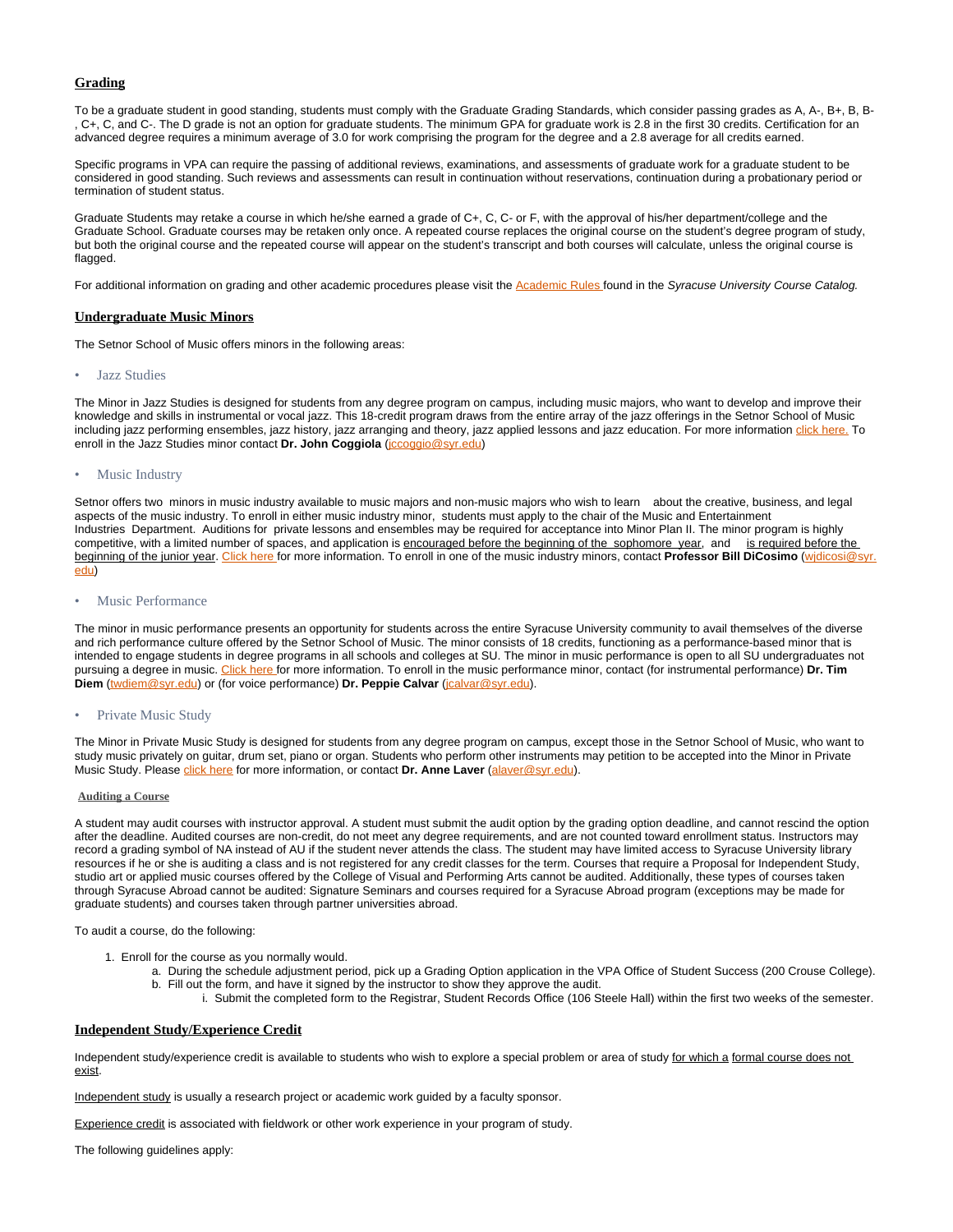**Experience credit and independent study** courses may be elected for one to six credits, depending on individual arrangements with the participating faculty member. In selected topics courses, students may earn one to three credits. Students are advised to check carefully with their faculty advisors and the dean of their school or college before registering for an All-University course to be sure that the course will be accepted toward the completion of their degree requirements.

#### **Undergraduates (Specific Rules)**

- In general, only juniors and seniors may enroll for independent study or experience credit. Under exceptional circumstances, qualified freshmen and sophomores may enroll for lower-division independent study course work.
- You must have a minimum cumulative grade point average of 2.5 to enroll for either independent study or experience credit. Outstanding incompletes or missing grades automatically disqualify you from enrolling for either.
- You must arrange for both independent study and experience credit prior to enrollment with your academic advisor, chairperson of your department/program, a faculty sponsor and the assistant dean. No retroactive credit will be given.
- A combination of a total of twelve credits of independent study, experience credit or internship credit may count towards completion of your degree. You may register for one to six credit hours of independent study or experience credit per full-time semester and up to three credit hours in the summer.
- Either a letter grade or pass/fail grade may be given for independent study. In some cases letter grades may be required.
- Pass/fail grades only are given for Syracuse University Internship Program experience credit. Other types of experience credit, which involve a VPA sponsor, can be taken either for credit with a grade or pass/fail. Detailed letters outlining your duties and responsibilities during your work experiences are required from job supervisors and are put in your permanent file. A letter evaluating your performance is also required.

### **Undergraduate and Graduate Students (Application Process)**

To apply for independent study/experience credit, you need to submit a proposal:

- Download a proposal for independent study form from <http://www.syr.edu/registrar/forms/index.html>
- Secure the approval of a full-time faculty member who will assist you in planning your work, oversee your progress and grade your final work. Teaching assistants, graduate students and adjunct faculty may not supervise independent study and experience credit projects.
- Write your plan on the Proposal for Independent Study Course form and have it approved by your faculty sponsor, academic advisor and Setnor School of Music Director.
- Return the completed and signed form to the VPA Office of Student Success to get approval from the assistant dean. This needs to be done by the published Add Deadline.
- The signed form serves as your enrollment form for independent study or experience credit. The VPA Office of Student Success will forward the approved proposal to the Registrar's Student Records Office, where the course will be added to your schedule.

# Collaborative Piano Guidelines

Pianists play an essential role in facilitating performance at music schools. Their skills and services are required for playing in orchestra and wind ensemble concerts; chamber music; special events, and approved instrumental and vocal degree recitals.

Given the dual constraints of an expanding non-pianist student population coupled with severely limited resources for maintaining a collaborative keyboard staff, the School has set priorities for facilitating repertoire preparation at the highest level for upper-division and graduate students, in juries and in performance.

All vocal and instrumental students are responsible for procuring capable pianists for their lessons, juries, and any other performance events. It is advised that students be proactive and plan accordingly, in consultation with their applied teachers. Students are free to choose whomever they wish to engage and all terms should be established upfront with their pianist. Some collaborations may arise with fellow students who may or may not be piano majors. An updated list of recommended SU and Syracuse area pianists will be maintained with the Office Coordinator in Room 301 and on the Keyboard Department's bulletin board outside of Room 310.

The only exception to the above guidelines is that the Setnor School provides support for qualifying upper-division and graduate degree recitals. Graduate performance majors are awarded this support when they are accepted to the school. Undergraduates must pass their performance or performance honors jury (normally at the end of the sophomore year). Collaborative support for this group of students is provided mainly in two ways, as described below.

# Instrumental Recitals

Required **Graduate** and **Senior** Instrumental Recitals (Performance and Performance Honors)

- The School of Music will contribute a maximum of \$350 for a qualified accompanist. It is the student's responsibility to engage the pianist him- or herself, negotiating the total fee directly with the contracted pianist, including lessons, rehearsals, pre-recital jury and the performance, with a provision for extra rehearsals.
- Additional hours required of the accompanist are the financial responsibility of the student and are to be paid at an agreed upon rate with the pianist.
- Accompanist information must be submitted in order to process payment to your accompanist. Please complete the **[RECITAL ACCOMPANIST](https://its-forms.syr.edu/frevvo/web/tn/VPA/user/mecarlse/app/_L9j2sDxLEeWxmM5q6-jqow/formtype/_miI5sGh3EeaqzbUfLcBjSQ/popupform)  [AGREEMENT](https://its-forms.syr.edu/frevvo/web/tn/VPA/user/mecarlse/app/_L9j2sDxLEeWxmM5q6-jqow/formtype/_miI5sGh3EeaqzbUfLcBjSQ/popupform)**. Payments will not be processed until after your recital has been completed.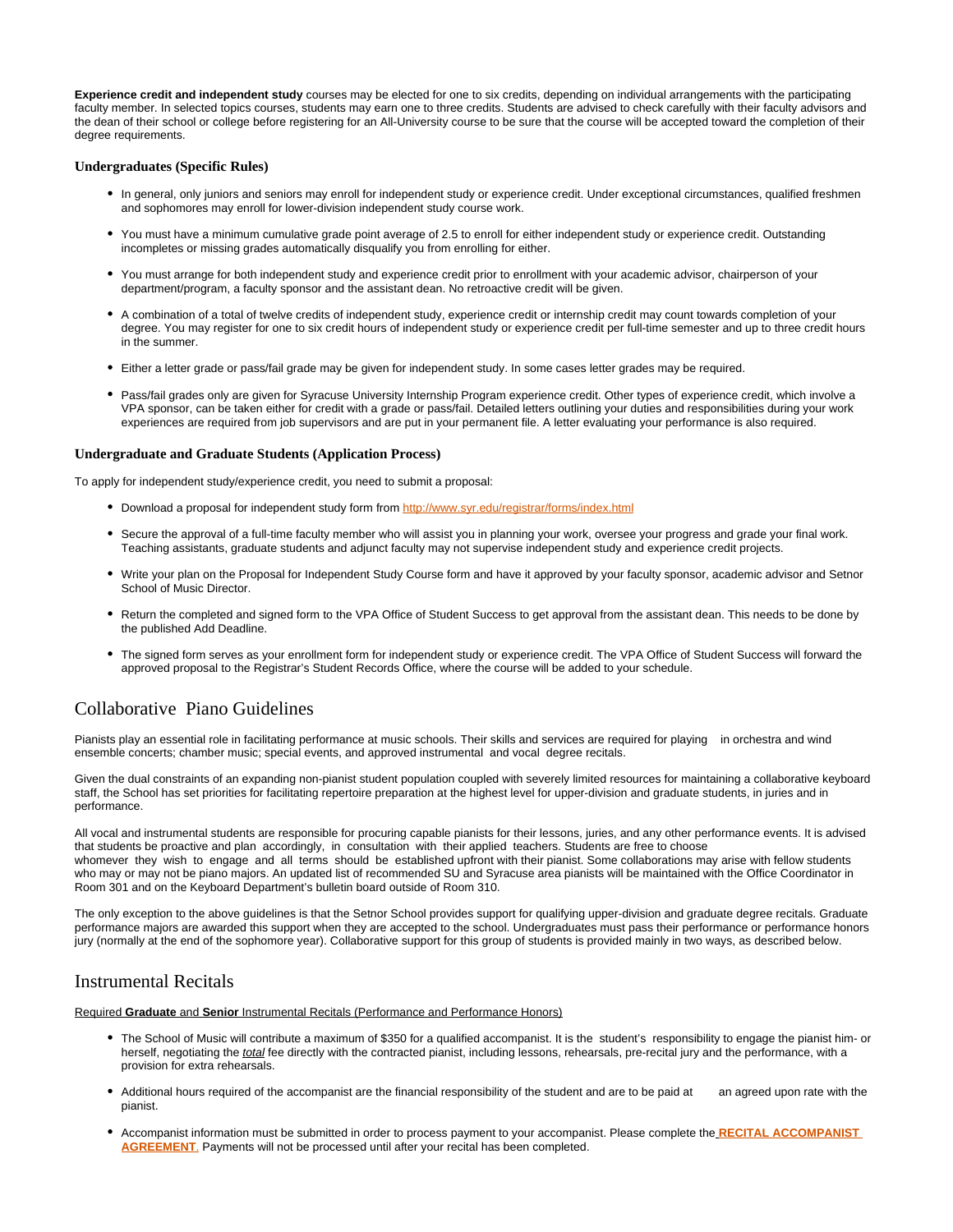#### \*Required **Junior** Instrumental Recitals (Performance and Performance Honors)

- The School of Music will contribute a maximum of \$250 for a qualified accompanist. It is the student's responsibility to engage the pianist him- or herself, negotiating the total fee directly with the contracted pianist, including lessons, rehearsals, pre-recital jury and the performance, with a provision for extra rehearsals.
- If a Teaching Assistant (TA) is assigned to a student for their recital, the TA will NOT receive any additional funds for this service. The student performing the recital must still complete the Recital Accompanist Agreement, so the information can be kept on file. If a TA is assigned to a student, and the student chooses not to work with that TA, it will be up to the student to find an accompanist and to fund them on their own.
- Additional hours required of the accompanist are the financial responsibility of the student recitalist and are to be paid at a rate agreed upon up front by both parties.
- Accompanist information must be submitted in order to process payment to your accompanist. Please complete the **[RECITAL ACCOMPANIST](https://its-forms.syr.edu/frevvo/web/tn/VPA/user/mecarlse/app/_L9j2sDxLEeWxmM5q6-jqow/formtype/_miI5sGh3EeaqzbUfLcBjSQ/popupform)  [AGREEMENT](https://its-forms.syr.edu/frevvo/web/tn/VPA/user/mecarlse/app/_L9j2sDxLEeWxmM5q6-jqow/formtype/_miI5sGh3EeaqzbUfLcBjSQ/popupform)**. Payments will not be processed until after your recital has been completed.

#### Non-Degree Recitals

The student is completely responsibly for procuring the services of a pianist of his or her choice.

#### **Vocal Recitals**

#### For Required **Junior**, **Senior, and Graduate** Vocal Recitals (Performance and Performance Honors):

If a Teaching Assistant (TA) is assigned to a student for their recital, the TA will NOT receive any additional funds for this service. The student performing the recital must still complete the Recital Accompanist Agreement, so the information can be kept on file. If a TA is assigned to a student, and the student chooses not to work with that TA, it will be up to the student to find an accompanist and to fund them on their own.

### Other Accompanying

Additional hours or services (e.g., convocation, master classes, competitions, travel to off-campus events, etc.) required of the accompanist are the financial responsibility of the voice student based upon mutual agreement upfront between the voice student and the pianist.

#### Non-Degree Recitals

As above, the student is completely responsibly for procuring the services of a pianist of his or her choice.

#### **\*Teaching Assistant Guidelines**

Teaching assistantship guidelines are established by Syracuse University and call for a maximum workload of 10 hours per week for a half TA, or 20 hours for a full TA. With this in mind, the following allotments have been established for piano TAs, who will also have some responsibilities supporting the Keyboard area by assisting with piano classes, tests, and other administrative duties:

#### Full Assistantship

- 7 vocal recitals, with a maximum of 4 per semester (with the same terms as half TAs, listed above)
- Staffing of the opera/opera workshop will be considered the equivalent of 2 recitals. The 1/2 TA who has primary responsibility for the opera workshop may be assigned two or three recitals, depending on the needs of the opera during the spring semester.
- This arrangement allows for a maximum of 18 vocal degree recitals per year, although the maximum in the spring semester could be as low as 11 (if there were 2 Full TAs plus one half TA handling the opera workshop) to a high of 15 (if there were 3 half TAs plus one full TA) due to the need to hold any one pianist's load in the spring semester to 4, to ensure adequate progress in his or her own performance program.
- It will be up to the voice area how to allocate the pianists' total available hours and recital accompanying. In consultation with the piano faculty, the voice area may elect to reassign a pianist to a choral ensemble (in exchange for 2 recital credits).

#### Summary

- Students with a full assistantship provide up to 7 vocal degree recitals (or equivalent\*) per academic year (with a maximum of 4 in the spring semester). Students with a ½ assistantship provide up to 4 vocal degree recitals (or equivalent\*) per academic year
- \*"Equivalent" refers to other needs of the voice area such as opera workshop, choral ensembles, etc., that may be staffed instead of recitals, at the voice area's discretion. In consultation with the keyboard faculty, a TA's load may be adjusted based on recital scheduling and the perceived difficulty of the assignments. (E.g., a ½ TA who plays 3 [shorter] junior recitals by the middle of February, including one that took place in November, may have additional duties assigned vs. another TA who is playing considerably longer programs that are scheduled in March and April.)
- In the event that the voice area does not need the full TA allotment of hours, the TAs may be assigned to play for instrumental recitals or other performance service.

### **Collaborative Courtesies**

Efficient communication is essential. Collaborative partners should: exchange e-mail addresses, phone numbers, and basic schedules so that each collaborative partner can plan ahead and avoid scheduling problems; respond immediately to all messages from one's partner; be professional, courteous and collegial in every circumstance; welcome constructive suggestions for the improvement of the performance as well as the effective management of rehearsals.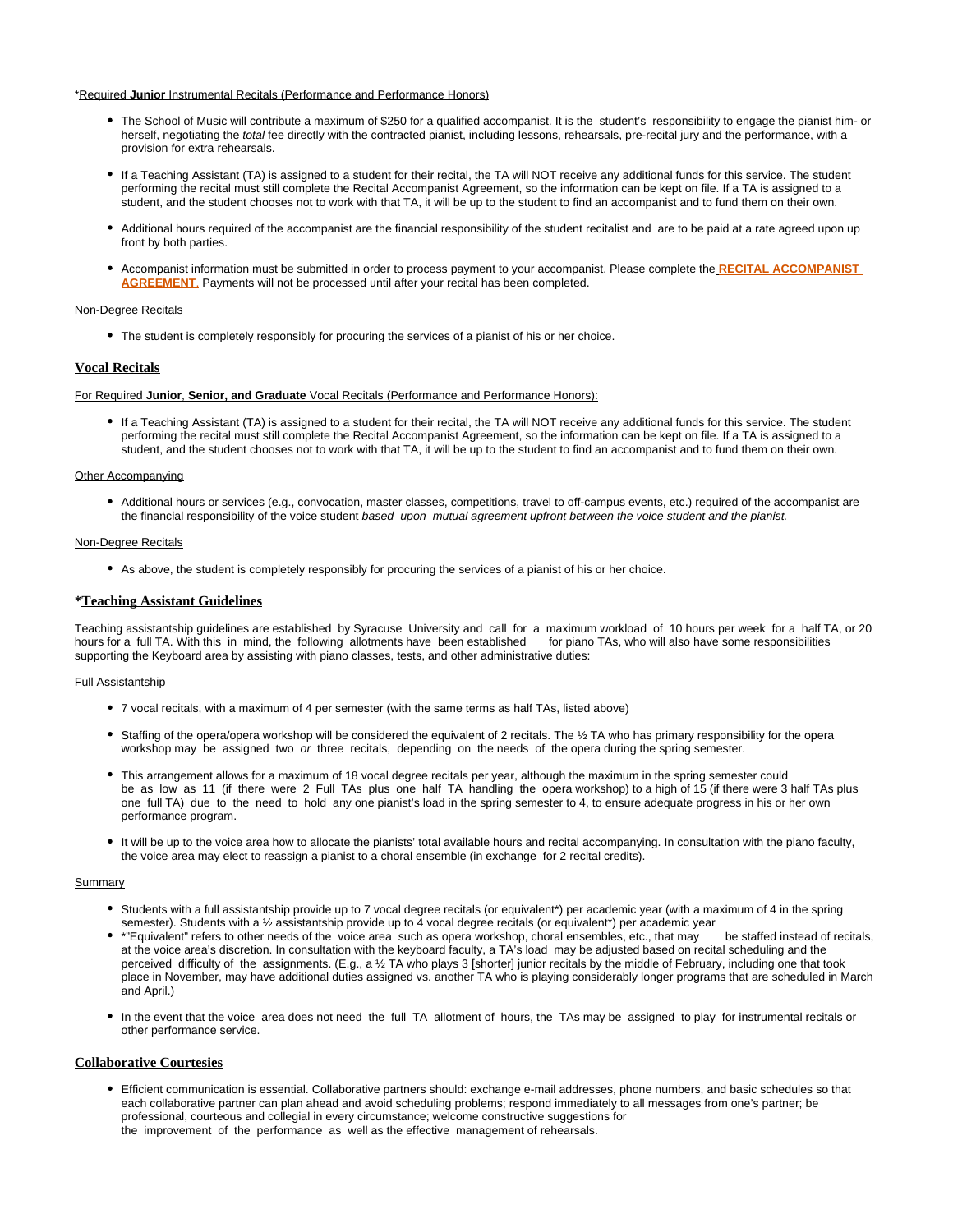- Collaborative partners should inform each other of lessons, rehearsals, and performances well in advance, as well as the repertoire for those events. Collaborative partners should enter all appointments agreed upon in a planner immediately, and be punctual for those appointments. If a scheduled appointment must be cancelled, all personnel should be contacted, preferably at least a day in advance.
- Each partner should come to rehearsals and lessons with the music well prepared. No partner should find it necessary to teach another notes and rhythms, unless this part of the relationship is established upfront.
- Copies given to a pianist should be copied or taped back-to-back with holes punched. Two-page pieces should be punched on the inside edge in such a way as to eliminate any need for a page turn. It may be necessary to provide a ring binder for the pianist as well. All copies should be prepared this way; no pianist should be given unprepared loose copies.
- Measure numbers should be marked at the beginning of each line, especially for instrumental music.
- Providing the pianist with recordings of pieces may be very helpful and is encouraged.

# ADMISSIONS

#### **Recruitment and Admissions**

The recruitment and admission process consists of initial contact, application, audition, and acceptance into Setnor, admission to Syracuse University, cultivation, and matriculation. Faculty members play crucial roles in all steps of the process. In particular, all faculty members are responsible for recruiting students.

### **Undergraduate Admissions**

#### **Initial Contact**

The entire process of recruitment and admission begins when student contact has been established. This happens either by the student contacting us based upon their interest in SU (via visit, phone, mail, e-mail, or events such as NYSSMA, Eastman College Fair, etc.) or through individual faculty contact designed to pique the interest of desirable candidates. Please make the time to speak with potential students in your travels.

Students interested in the possibility of attending SU should make contact with the Office of Recruitment and Admissions in the College of Visual and Performing Arts (443-2769, or [admissu@syr.edu\)](mailto:admissu@syr.edu). Once they give their name, address, e-mail, current grade, intended major, etc. to the office they are then entered into the university computer system and will begin receiving appropriate information about SU. The best time for this process to begin would be during the winter/spring of their junior year, however many do this sooner and of course, some later as well.

#### **Application**

Students interested in attending SU should begin the application process as soon as possible following the start of their senior year. Admission requirements and on-line application forms can all be found at the university website **[admissions.syr.edu](http://admissions.syr.edu)**. Students are always encouraged to apply online. Students are also responsible as part of the application procedure, to submit an application fee, official transcripts, SAT or ACT scores, and of course, arrange for an audition. Failure to complete **any part** of the application process in a timely manner can result in a delay when the time comes to evaluate the student for admission.

### **Failure of students to submit all materials in a timely manner will result in a significant delay in their admission process. It will also result in their loss of scholarship consideration for Setnor School of Music awards.**

Students need not submit applications prior to the scheduling of an audition. Students are encouraged to set up their audition date/time early in order to ensure that there is an opening for them on their available date.

Students are required to schedule their auditions online at: [http://vpa.syr.edu/musicregistration.](http://vpa.syr.edu/musicregistration)

### **Acceptance into the Setnor School of Music**

Students seeking admission into the B.S. in Recording and Allied Entertainment Industries submit an application form to Syracuse University and do not audition. All students wishing to pursue the Bachelor of Arts or a Bachelor of Music degree must also take an audition.

### Audition Format

Auditions can be done in person, online via Acceptd or via recording, however, **students wishing to receive scholarship consideration for School of Music scholarship must audition in person. (This is different than the process for academic merit scholarship)** Though we are no longer listing this as an option, students auditioning via recording must submit a DVD recording. **CD/tape recordings will not be evaluated and are unacceptable for submission to the School of Music.**

#### Audition Locations

Auditions are held both on and off campus. Procedures are outlined as follows:

#### **On-Campus Auditions**

Campus Music Audition Days are the time each year when we audition the greatest number of students. These days include several presentations, tours, snacks, and of course, auditions. It is on these days that we would like to see the majority of our applicants.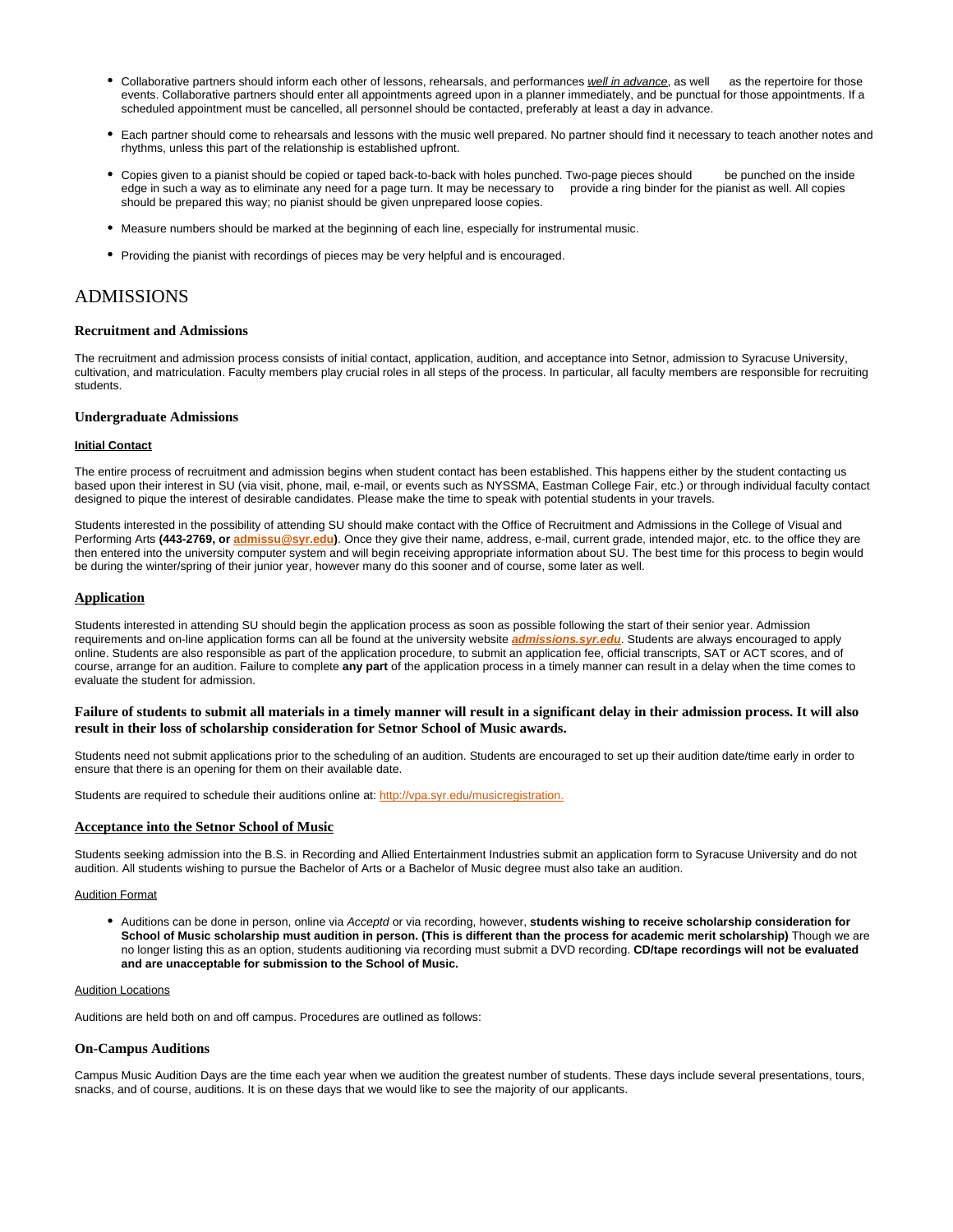It is best that at least two, or if possible, three committee members be present at every audition. This includes individual auditions scheduled outside of the regularly scheduled audition days as well. **Additionally, all forms in the audition folder, including the theory test must be completed for every auditioning student, even those who do not audition on the regular audition days. Students are told to bring a resume and this should be included as part of their folder. The resume form will be sent to them, and will also be available to download off of the website. All application materials inside the folder must be completed by the student regardless of when they audition.**

### **Off-Campus Auditions**

Auditions may also be held during January and February in Boston, New York City and Washington, D.C. For all locations aside from New York City, the instrumental auditions will happen in the morning, and the vocal auditions in the afternoon. At these locations, we cannot accommodate organ, percussion, or commercial/jazz instrument auditions (and no piano auditions in D.C. or NYC). In New York City, there is one day for vocal auditions and one day for instrumental (with the exception of percussion, organ, and jazz/commercial students who must audition on campus at SU). Off campus auditions are recorded so that applied faculty have the opportunity to audition candidates in their area.

#### Music Evaluations

- Faculty members evaluate the suitability of auditionees for acceptance into the Setnor School of Music using specified criteria. The online Acceptd program is used for the faculty to provide the assessment to the director. The attention to the detail of ratings in all categories of both musical and personal attributes assists in creating a better and more accurate picture of the potential candidate. Acceptd is reviewed by the Setnor School of Music Director. These ratings, combined with a thorough evaluation of resume and other application materials, culminate in a recommendation from the Director that is submitted to the college and, ultimately, university admissions offices.
- Please note that students can ask to see their evaluations under the Freedom of Information Act. Please continue to provide comments, they are incredibly helpful, but write your comments with the thought in mind that the student might read them some day. Not every student is ready for music school. That is the truth. But it would be preferable for them to read, "Is clearly not prepared to be a music major" rather than "What a waste of my time."

#### Audition Procedures

In order to maintain consistency and follow proper protocol it is important that all faculty observe the audition procedures listed below.

**· The audition procedure involves a played/sung audition that must include sight-reading and a brief interview. Also required is the completion of a short aural/written theory test, the audition file paperwork, and the submission of a music resume. This applies to all prospective freshmen and transfer students.**

- Should students audition on days other than those scheduled, it becomes the responsibility of the auditioning faculty to make sure that the procedure above is followed.
- While it is appropriate for faculty to give positive feedback to students auditioning, **it is extremely important that faculty NEVER tell students that they are 'admitted,' or 'admissible,' nor make any promises, implied or specific, about financial aid and scholarships**. Only the university Office of Admissions can admit students and decide upon Academic Merit Scholarships, only the Setnor School of Music Director can award Setnor Music Scholarships, and only the Office of Financial Aid can decide financial aid.
	- In the case of transfer students, NASM is very clear that it is EXTREMELY important that there be NO discussion whatsoever of possible financial aid or scholarships until the student's prior institution has sent a letter of release, acknowledging that the student has permission to consider other offers. (This does not apply if the prior institution was a two-year institution.) Additionally, scholarship for transfer students is extremely rare, and has not been awarded by Setnor in several years.

### **Admission to Syracuse University**

The School of Music never determines whether a student will be admitted to Syracuse University. The School of Music only evaluates a student's musical ability. A student may be admitted to Syracuse University, but if the student has a weak audition, will most likely not be admitted to the School of Music. Likewise, a student may be strong musically but weak academically and not be admitted to Syracuse University.

Faculty are encouraged to actively recruit prospective students and establish relationships with them. Faculty may offer to give a lesson to a prospective student (financial compensation for this is between the faculty member and the prospective student.) **The Faculty must NEVER tell a student that they are admitted, or that they are being awarded a scholarship. This information must come via official channels only**. It is possible to give positive feedback while acknowledging that the final decisions about admissions and scholarships are not in the faculty member's hands, with statements such as, "I'd love to have you in my studio, but official decisions about admissions are made in the admissions department and you'll have to wait until you hear from them." Faculty should also be aware that the admissions people really are doing their very best to work with us and consult us before turning a student down. It is never helpful to speak poorly of the admissions people.

The first round of admissions decision notifications goes out in mid-March and continues until enrollment targets are met. Enrollment targets are established by the Dean of Admissions in consultation with our college Dean. The number of students admitted is based on a yield formula that takes into account both historical data and current trends.

#### Early Decision/Spring Transfers

- Each year a small number of students choose to apply for Early Decision to SU. Students choosing this option are typically doing so because they know that they want to come to SU, trust in their ability to gain entry, and wish to go through the admission process early on in order to ensure there is room for them in the following academic year. Some also wish to have their college plans taken care of ahead of time in order to have more planning time before entry. Spring transfer students are looking to transfer into SU at the start of the spring semester during the current academic year.
- Due to the timetable for the Early Decision and External Transfer students (all application materials, including audition, must be complete by November 15) they are required to audition in the fall. The single selected Fall Reception audition date is provided for this purpose only, not to accommodate regular auditions. Intra-University Transfer (IUT) students do not have the same timeline, and may have an audition scheduled later in the process.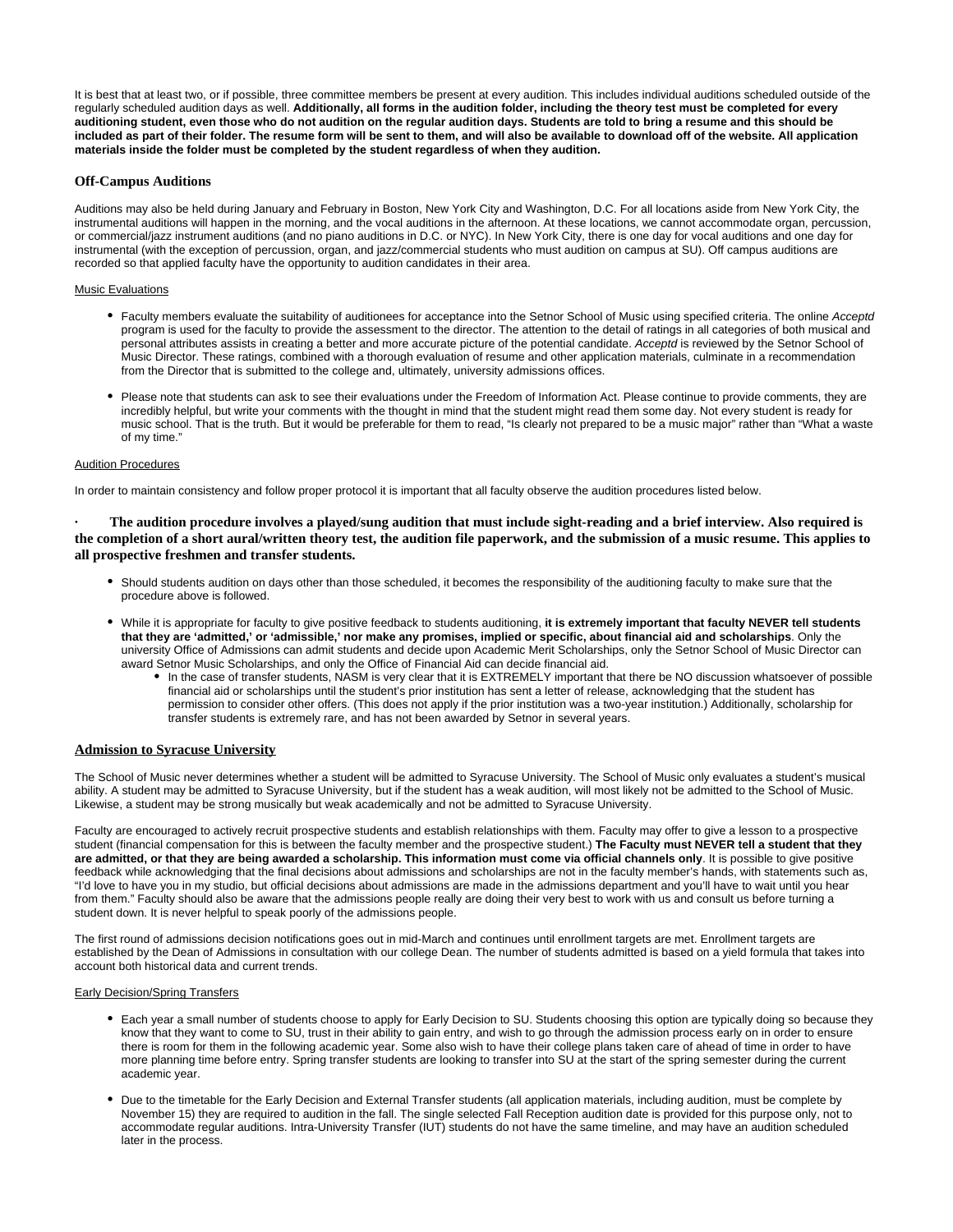Scholarships for Early Decision Candidates. Early decision students are given consideration, and are occasionally awarded scholarships.

### **Cultivation**

Faculty members are encouraged to keep in contact with the students we accept. This may include email, phone calls, written notes, and giving lessons. Financial compensation for any lessons is between the faculty member and the prospective student. **NEVER tell a student that they are admitted, or that they are being awarded a scholarship. This information must come via official channels only**. It is possible to give positive feedback while acknowledging that the final decisions about admissions and scholarships are not in the faculty member's hands, with statements such as, "I'd love to have you in my studio, but official decisions about admissions are made in the admissions department and you'll have to wait until you hear from them." Faculty should also be aware that the admissions people really are doing their very best to work with us and consult us before turning a student down. It is never helpful to speak poorly of the admissions people.

#### Admitted Students List

- Beginning in mid-March, SU Admissions distributes a list of admitted candidates (this list is updated frequently as subsequent rounds of notifications are sent out). Once we have this list, congratulatory e-mails are sent out by the college's Dean. The Director then sorts the list and submits various lists of candidates to Area Coordinators and Department Chairs for distribution among the faculty. Students usually receive their admission notification before we get our lists. Their admission notification letter will not include any information about financial aid. If awarded scholarship money, a separate scholarship notification letter will arrive about one week following their admission letter. A financial aid award letter arrives about a week after that. Students will, however, be able to log onto their MySlice account immediately to see their whole Financial Aid package.
- Individual contact with each student should be made at this time as it has been determined that they are an admitted SU student.

#### Spring Receptions

During the time following acceptance and prior to May 1, when all final decisions are due, the university sponsors Spring Reception Days. These days are designed to invite admitted students to visit SU (some for the first time) one last time before making their decision. A presentation of a different nature than Summer/Fall Receptions and Campus Music Days is given in the CVPA and School of Music and then the students are brought to the Dome for a giant Campus Life Exposition where they can eat lunch and find booths on all the various departments/activities/etc. available at SU. The college hosts an afternoon Open House, where families can stop in and chat informally with faculty and student volunteers.

Faculty members are notified by the Director prior to students arriving for Spring Receptions as it is deemed possible (sometimes students show up having not registered to attend, or register as late as the day before). This notification is to give the applied music faculty one last chance to perhaps meet with or give a lesson to a prospective student to help them better make their decision about attending SU.

#### **Scholarships**

There are two primary types of scholarship money that incoming students are eligible to receive, academic merit scholarships, and music talent scholarships. Scholarships are offered to students during the cultivation phase to help them decide to attend Setnor. **We are not usually able to negotiate with scholarship offers once the offer has been made, no matter what other offers a student may receive.**

### **Matriculation**

Students have until May 1 to make their decision. According to NASM and NACAC standards, no student can be compelled to decide upon an institution prior to May 1. Decisions made by students prior to that time are subject to change without penalty. After May 1, no institution may attempt to lure a student away from the institution to which they have committed.

Shortly after this time a list of matriculated candidates is generated and given to the Setnor School of Music. These are students that have paid their deposit and declared their intention to enroll in the fall. This list may change during the summer ("summer melt") due to late admissions decisions, declined offers, and transfer admits. The Assistant Director for Admissions and Community Programs will send updated lists of matriculated students to all appropriate faculty. Once a final list is completed during the summer it will be forwarded to the Assistant Director for Academic Affairs who will update any lists with faculty as needed.

#### **Transfer Students**

The transfer student process is very similar to the freshman applicant process; however, there is less adherence to deadlines.

This is deceiving however, and offers a false sense of security to the transfer student. Transfers wishing to be considered for admission during the fall of any academic year are wise to begin the process **as soon as possible, preferably meeting the same deadlines as freshman candidates.** Transfe rs are admitted on a space-available basis.

Additionally, while the School of Music may occasionally award scholarship money to transfers on a very limited basis (weighing the scholarship requests from faculty for first-year students, and more importantly, permission from the Financial Aid Office), **it cannot be awarded if a transfer student's application is incomplete. The Scholarship Office will not award to students who have incomplete applications, they will instead move on to an alternate who is complete. The best advice to offer a prospective transfer candidate that you may be trying to recruit is to have them adhere to the deadlines for first year students. Please make the Assistant Director for Admissions and Community Programs aware of any correspondence with transfer students.**

#### **Graduate Admissions**

#### **Degree Programs**

The Setnor School of Music offers the following degree programs:

- Master of Arts in Audio Arts
- **Master of Music in Music Composition**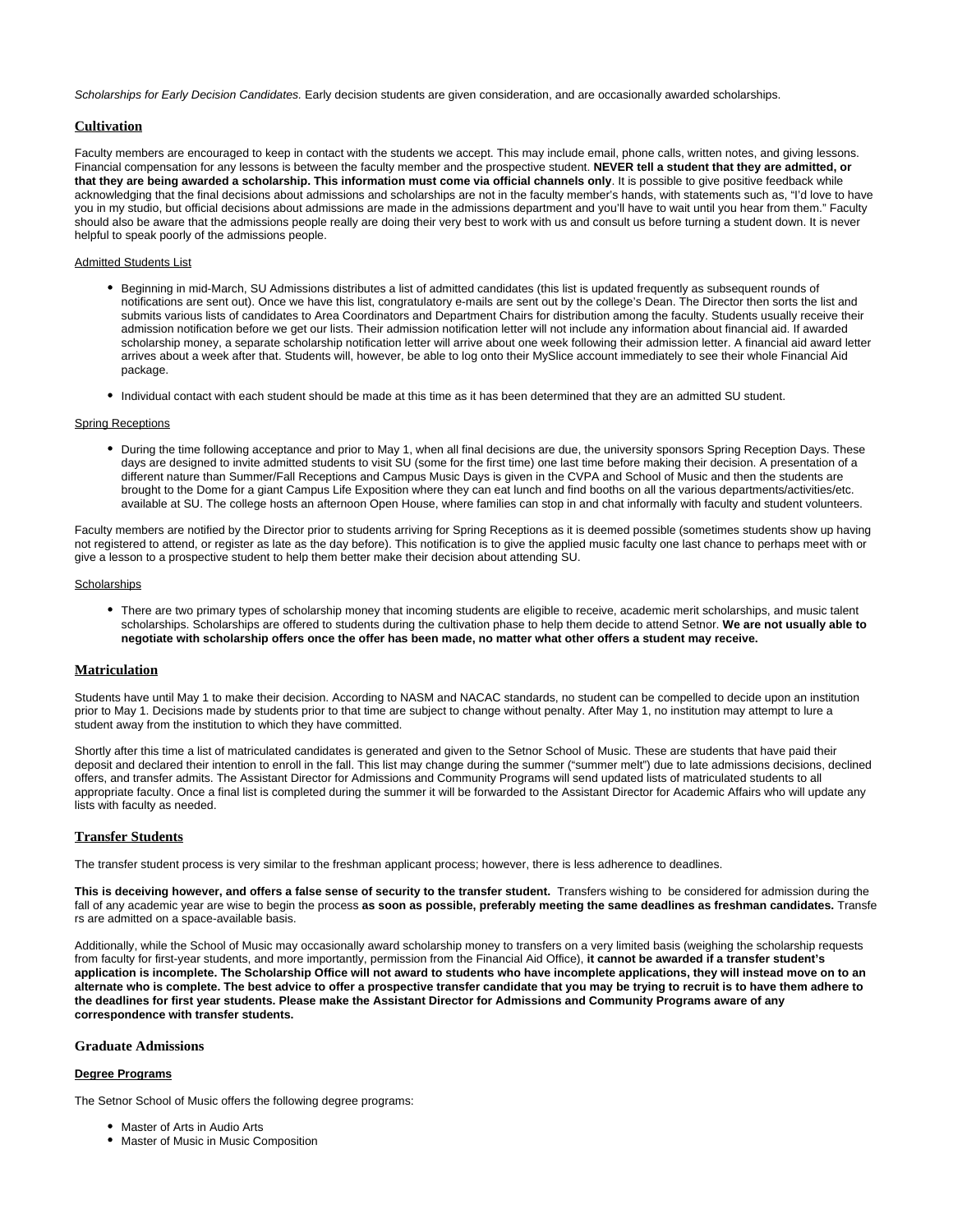- Master of Music in Music Education (application through the School of Education)
- Master of Music in Piano, (and Piano Collaborative Arts), Voice, Strings, Winds, Percussion, Conducting, Organ.
- Master of Music in Voice Pedagogy
- Master of Science in Music Education (application through the School of Education)

### **Procedures**

To be admitted for graduate study in a music or music education program at Syracuse University, one must have:

- An undergraduate degree in music, music education, or satisfactory other degree plus experience.
- A completed graduate application form, available online at [apply.embark.com/grad/Syracuse](http://apply.embark.com/grad/Syracuse)
	- The completed application includes:
		- Transcripts demonstrating a B average in courses at the undergraduate level.
			- Three letters of recommendation (forms are included in the application packet.)
				- Results of the Graduate Record Examination (optional, but required for consideration for
					- a graduate fellowship).
					- $\bullet$ Performance, Conducting, Voice Pedagogy, and Collaborative Arts majors must complete an audition prior to admission, which can be arranged by going to [vpa.syr.edu/musicregistration](http://vpa.syr.edu/musicregistration). See audition requirements at [vpa.syr.edu](http://vpa.syr.edu/prospective-students/graduate/music) [/prospective-students/graduate/music](http://vpa.syr.edu/prospective-students/graduate/music)
					- Music Education majors are encouraged to schedule an interview with the Chair of Music Education, Dr. John Coggiola, iccoggio@syr.edu.
					- Special application is required for all graduate students interested in assistantships. Interviews are required of all students who are finalists for graduate awards (assistantships, fellowships, scholarships).
						- International students for whom English is a second language, or who have earned degrees outside the United States, are required to take the TOEFL Examination, and encouraged (though not required) to take the Graduate Record Examination. With students submitting online or mail-in auditions, faculty are encouraged to set up a real-time communication with the students, as TOEFL scores are not always the best measure of conversational communication. In turn, International students should seek clear information on visa requirements, tuition, housing costs and the limited possibilities for financial aid through the VPA Graduate Office (admissg[@syr.edu\)](http://syr.edu). Also, before applying for graduate study, foreign students must consider the possibility that they will need special assistance in pursuing their graduate studies in English.
							- Minimum TOEFL score for regular acceptance to Setnor by an international student is 86. Minimum IELTS score is 6.5.
							- If a student has not achieved a score of an 86 or higher (6.5 or higher if IELTS), or if they have that score, but still do not demonstrate sufficient command of the language, a student can be recommended for ELI (English Language Institute). If we say that a student must go through ELI in order to come to Setnor, they must complete that program at their own expense, and they will not be able to take a single class in Setnor until they have passed out of it. This should take the equivalent of a semester, but could take longer.

#### **Audition Requirements**

An audition in person is encouraged, but not required for full acceptance into graduate performance and compositions programs. Applications and auditions should be completed by February 1. Audition requirements may be found at http://vpa.syr.edu/pro ation-process/. Accompanists will be available for voice auditions on campus only. Accompanists for other instruments are not required.

Poor quality recordings will not be considered. Recordings (Online submission through Acceptd is preferred, and DVDs only) must be direct recordings with no subsequent alterations or editing. Recordings must be labeled with applicant's name and address. A program must be included with the recording that lists the music, composers, applicant's name, address, and date (day, month, and year) of recording. Submitted recordings and compositions will not be returned to the applicant.

### **Graduate Awards**

A number of assistantships, tuition reductions, scholarships, and intermittently, fellowships are available to qualified graduate applicants. In most cases, graduate students must have completed the application (and, if applicable, audition) process by February 1 to be considered. In the case of fellowships, these are awarded through Syracuse University, and not through Setnor, and complete materials must be in by January 1 for consideration. Students interested in Setnor assistantships will apply to those in which they are specifically interested.

### **OPERATIONS**

### **Building Access, Practice Rooms, Lockers**

#### **24- Hour Access to Crouse College**

For access to Crouse College when locked, faculty and music students have been added to the system. For any problems, please email mitaylor@syr.edu. If you have a non-major in a class, please email mitaylor@syr.edu, so the ID can be entered into the system, thereby enabling the person to make use of the card reader at the south entrance of the building.

### **Practice Room Rules and Regulations**

Practice room use is restricted to students registered for Applied Music lessons for credit in the Setnor School of Music, and non-music majors enrolled in a School of Music ensemble or class. Music Majors will sign for their keys with the operations staff in room 301. Non-music majors, after registering for private lessons, will fill out a **Practice Room Key Request Form** to be turned in to the staff in room 301 to receive the appropriate practice room key. Students should also provide their SUID number so they may be given 24-hour card swipe access to Crouse College. All keys are to be returned at the end of the year by the posted deadline. Failure to do so will result in a \$25 replacement fee charged to the student's bursar account.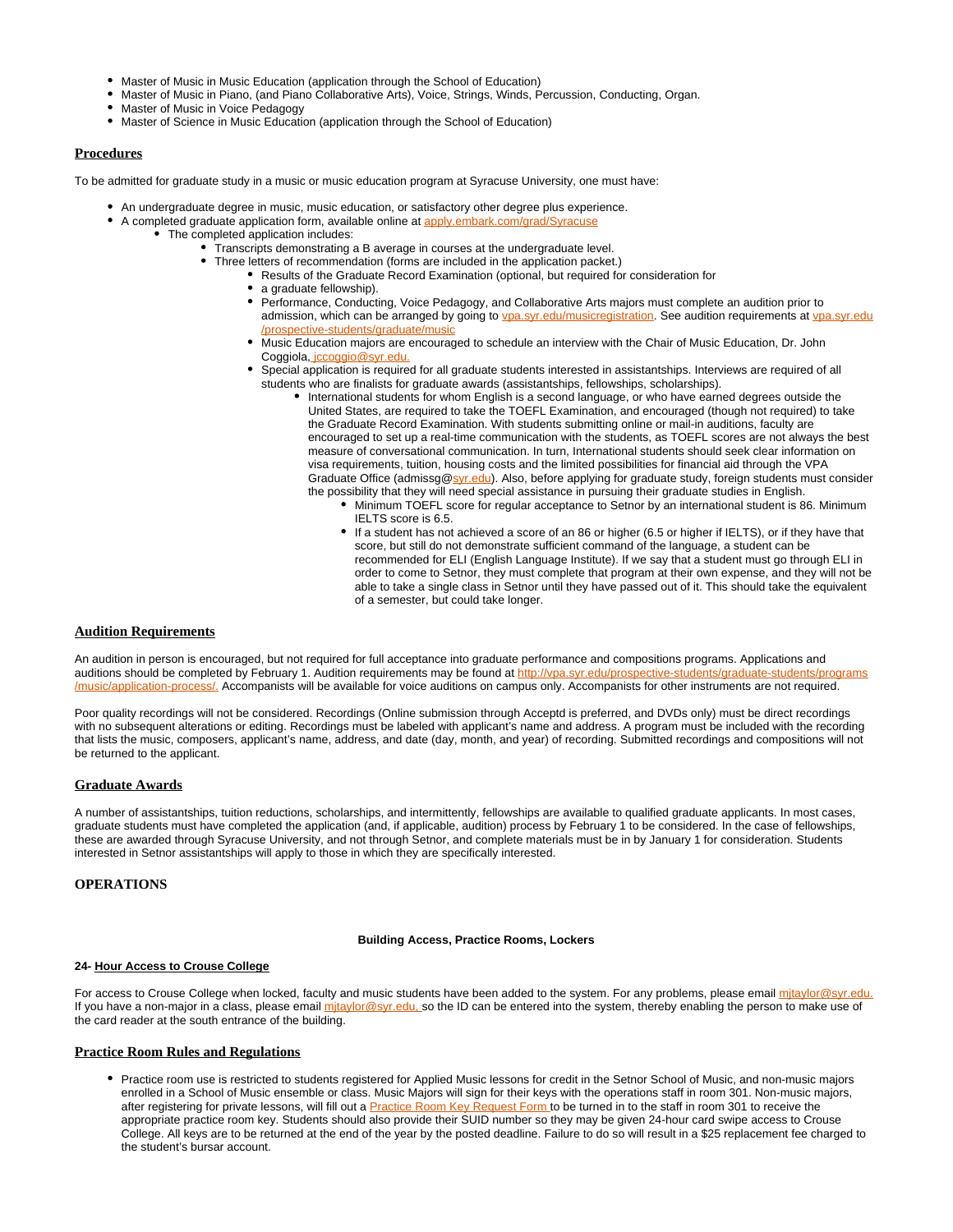- Use of most practice rooms is on a first-come, first-served basis. Some of the rooms are sign-up only.
- SMOKING, EATING AND/OR DRINKING IS STRICTLY PROHIBITED. Please be sure to turn off the lights, close the windows, and CLOSE THE DOOR when you are through. DO NOT leave instruments or other valuables in an unattended room. Close any doors that you find open. If you remove chairs, benches, music stands or other equipment from practice rooms, please RETURN them when you are finished.
- Rooms are NOT to be used for private teaching, except as authorized by the Setnor School of Music Director.
- Any damages or problems must be reported to the Operations Office, Room 301. Problems with pianos should be brought to the attention of the Piano Technician in Room 101.
- If you notice anything suspicious, especially at night, do not hesitate to **CALL SECURITY! Dial 711 or 443-2224 or #78. If you need to contact DPS in an emergency situation, but are unable to make a phone call, e-mail or text the Communications Center at**  $\frac{711@svr.edu}{21}$
- When classrooms are used for individual or small group rehearsals, all of the above policies apply. Students will need to comply with room usage regulations in order to utilize classrooms and rehearsal spaces and must arrange for use and keys with Bryan Watson [bwatso02@syr.edu i](mailto:bwatso02@syr.edu)n the operations office.
- Please adhere to all noted quidelines practice room usage may be suspended for violations of the quidelines.

#### Non-music Majors

Music Majors pay a fee for the use of practice rooms which is used for instrument purchase, tuning, and maintenance. Practice rooms are for the exclusive use of music majors, students taking private lessons**,** and students participating in ensembles or classes within the School of Music. A list of students participating in each major ensemble or class will be provided by the conductor/professor of that ensemble/class to the Assistant Director of Operations by the end of the second week of the semester.

### **Lockers**

Lockers are available for storage of music and instruments for music majors on their primary instrument. Students should check in with the graduate assistant in the Operations Office for assignment of a locker. Space is extremely limited, so additional lockers, or lockers for non-music majors may not be available. Students can request to be placed on a waiting list at **bwatso02@syr.edu.** Please be reminded that the school is not responsible for lost or stolen items, including musical instruments.

#### **Student Recitals**

The following procedures are to be followed by all students performing recitals – updated information is available on the website: Degree recitals are scheduled as follows:

BM Composition - Composition Recital: Senior recital - Spring semester of Senior year.

BM Composition Performance Honors- Fall or Spring of Junior year; Senior recital - Spring of Senior year. BM Performance: Junior recital - Spring of Junior year; Senior recital - Spring of Senior year.

BA Performance Honors: Junior recital - Fall or Spring of Junior year; Senior recital - Spring of Senior year.

BM Music Education Performance Honors: Junior recital - Fall or Spring of Junior year; Senior recital - Fall of Senior year. BM Music Industry Performance Honors: Junior recital - Fall or Spring of Junior year; Senior recital - Fall of Senior year unless internship is in the fall, in which case the recital will be in Spring of Senior year.

1. Arrange a Setnor recital date at the **Recital Lottery** and complete the recital forms on the Setnor School Music website.

### **2. TWO MONTHS BEFORE THE RECITAL:**

- 1. Select a recital committee (jury) consisting of:
	- a. Your major teacher
	- b. Another teacher from your area
	- c. A third faculty member from a different area.

NOTE: You may have more than three jurors. All the jurors MUST be able to attend the recital.

- 1. Set a pre-recital jury date (no later than 3 weeks before recital). You are responsible for scheduling this with your jurors. You must book room/date /time and arrange for a room key in the Operations office in 301 Crouse with Bryan Watson ([bwatso02@syr.edu](mailto:bwatso02@syr.edu)).
- 2. Submit your PRJ form with these dates and your selected jury noted

### **3. FOUR WEEKS BEFORE THE RECITAL:**

1. If you need a harpsichord, you MUST arrange for tuning with Bob Lee four weeks in advance and arrange for additional help in your recital. 2. Your recital will be listed on the website

### **4. THREE WEEKS BEFORE THE RECITAL:**

- 1. Perform a Pre-Recital Jury, bringing with you:
	- a. **[STUDENT PRE-RECITAL JURY FORM \(PRJ\),](https://its-forms.syr.edu/frevvo/web/tn/VPA/user/mecarlse/app/_L9j2sDxLEeWxmM5q6-jqow/formtype/_MYXaoEDxEeWxmM5q6-jqow/popupform) w**hich must be signed by the committee at your PRJ!
	- b. Four typed copies of your recital program
	- c. After the successful completion of the pre-recital jury:
		- i. Return the signed **Student Pre-Recital Jury Form (PRJ**) to Dr. Jill Coggiola in 108B Crouse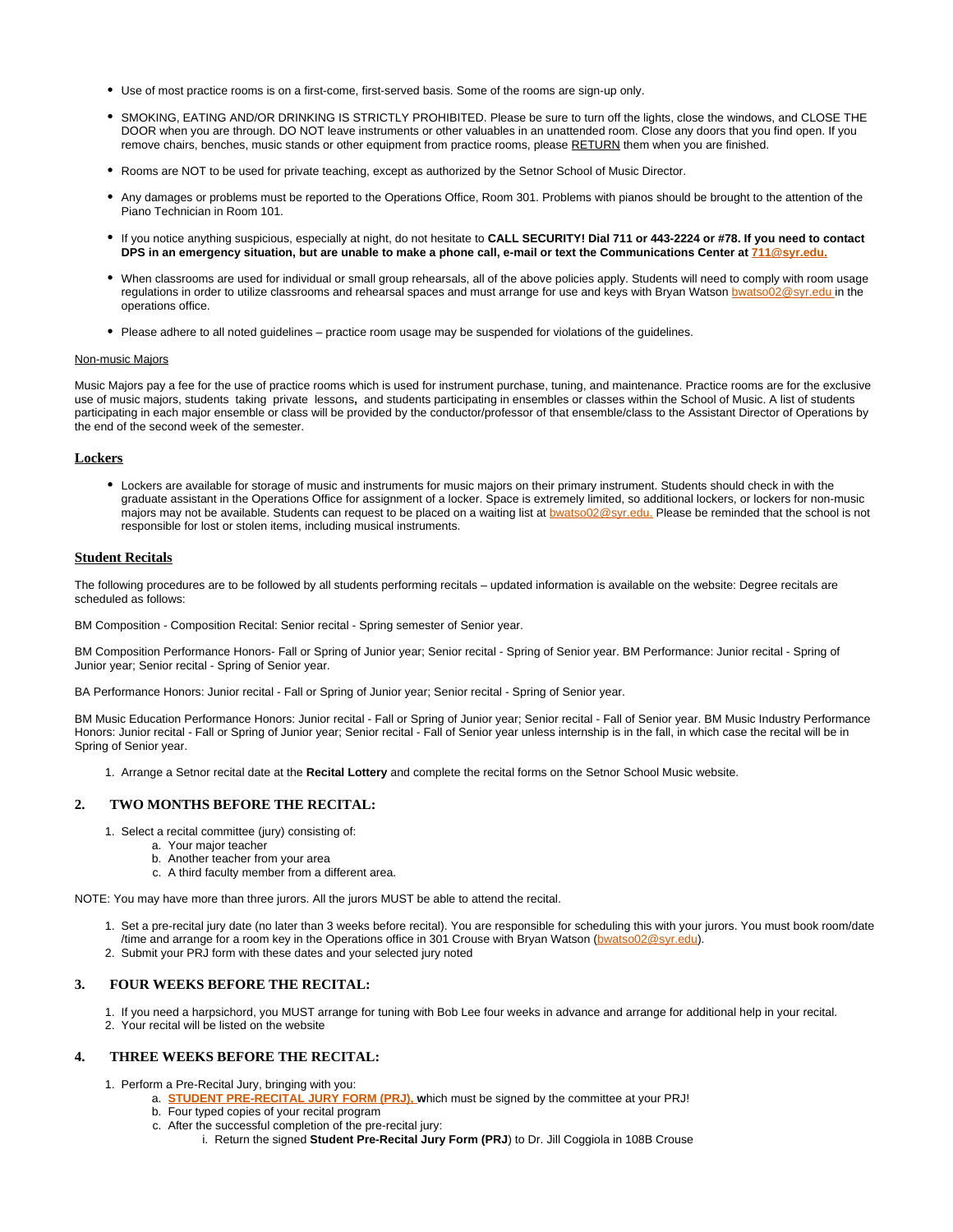- ii. Submit the **[STUDENT RECITAL SERVICES REQUEST FORM](https://its-forms.syr.edu/frevvo/web/tn/VPA/user/mecarlse/app/_L9j2sDxLEeWxmM5q6-jqow/formtype/_26p1sEENEeWxmM5q6-jqow/popupform)** on line
- iii. If requesting Audio Amplification, provide a copy of the Student Recital Services Request Form with payment to Marie Luther in Room 204 Crouse College.
- iv. Schedule Dress Rehearsal; 1 hour is allowed, if available, and arrange for keys with the graduate assistant in 301 Crouse this is your responsibility – if you do not make arrangements in advance, you may not be able to access the hall!

### **5. TWO WEEKS BEFORE THE RECITAL:**

- 1. You may post a maximum of 10 posters announcing your recital no sooner than 2 weeks before the recital. Posters cannot be placed on glass or in classrooms, elevator, restrooms or offices (they will be removed). They may only be posted on bulletin boards and lockers. Please remove them immediately afterward or they may be removed and discarded..
- 2. Email your completed **PROGRAM TEMPLATE** available at **[SETNOR RESOURCES](http://setnor-resources.vpa.syr.edu/music-majors/)** to Michelle Taylor a[t mjtaylor@syr.edu –](mailto:mjtaylor@syr.edu) if not received on time, programs cannot be produced by the office and student will have to provide on their own. Please be sure to check the program with your professor, and include all collaborators, composer years, etc.

### **6. ALL FORMS MUST BE SUBMITTED ON TIME**

#### **Scheduling a Faculty Recital or Ensemble Concert**

Arrange a recital date at the annual scheduling meeting or through Michelle Taylor mitaylor@syr.edu in Room 301 and schedule auditorium time for the dress rehearsal (1-2 hour maximum if available).

Four weeks prior to the event, submit the **[FACULTY CONCERT/ENSEMBLE SERVICES REQUEST FORM](https://its-forms.syr.edu/frevvo/web/tn/VPA/user/mecarlse/app/_L9j2sDxLEeWxmM5q6-jqow/formtype/_MrJ9QEHBEeWxmM5q6-jqow/popupform)**

For inclusion on websites and calendars, submit performance information and any related photos (high-res jpegs) three weeks in advance to [vpanews@syr](mailto:vpanews@syr.edu) [.edu. T](mailto:vpanews@syr.edu)hree weeks is needed to ensure placement in local media calendars.

At least three weeks prior to the event, complete Program Template – **[PROGRAM TEMPLATE,](http://setnor-resources.vpa.syr.edu/wp-content/uploads/2015/06/PROGRAM-TEMPLATE-2015-Full-sheet-1.docx)** and provide poster information to [mjtaylor@syr.edu.](mailto:mjtaylor@syr.edu) If information is not received on time in the template, we will not be able to provide services and programs.

# Agreement for Building and Auditorium Use

- Smoking is not permitted in the building. Food or drink is not permitted in the auditorium.
- No flash photography or movement of photographers or videographers will be allowed while music is being performed.
- Receptions must be scheduled at least three weeks prior to the performance. No alcohol is allowed at Setnor School of Music functions. All leftover food and trash must be taken to the dumpsters, outside of the building immediately following your reception.
- Equipment (stands, chairs, etc.) used for ensemble concerts must be returned to their original place (backstage, Room 400, etc) immediately following the concert.
- If students are not available for a non Setnor event, you will be required to hire DPS at your expense
- During the performance, one performance manager will be at the audience entrance for the concert/recital. If additional personnel are needed, it is the performer's responsibility to make the necessary arrangements at their own expense.
	- One performance manager will be at the backstage entrance to the auditorium to set the lights, let performers into the auditorium, and perform light stage crew work (moving a few chairs or stands or repositioning/sticking the piano). If your event requires a more involved stage set up than that which one person can provide, or if a page turner is needed, it is the performer's responsibility to arrange for this at their own expense. The performance managers **cannot** turn pages
	- After the performance, the performance managers will collect any leftover programs, close windows, plug in and cover the piano, turn off the lights and lock up the auditorium. They will wait until the end of the reception (if one has been booked) and then close the windows, shut off the lights and lock the doors
	- The performance managers are not responsible for the removal of trash. If trash is found in the building after an event, the performer or director (in the case of a class performance) of that event will be charged to have the garbage removed, and for any damage that may have happened as a result of that garbage. Reminder: They performance managers will NOT throw out your trash.
	- These are the only services we can provide. Audio amplification cannot be set up by performance managers.
	- No service or stage crew is provided for dress rehearsals. You must set this up yourself please remember to put everything back and plug in piano.
	- Failure to adhere to deadlines will result in loss of accessibility and services.

# The School will provide

**· Two work study students as Performance Managers for each performance. They will arrive one hour before the performance to unlock the auditorium and Room 308 (if a reception has been booked), unplug and uncover the piano, set up the stage\*, discuss lighting with the performer, set out programs, etc.**

\*If stage set up requires any of the following, you as the performer will be responsible for the set up and tear down

- more than 15 chairs and stands
- a harp
- more than 3 percussion instruments use of percussion equipment must be approved in advance by Professor Bull
	- if your recital requires multiple pianos or a harpsichord, a third performance manager may be provided as long as it is marked on the Technical Services Request Form and that form is handed in on time.

### **USE OF FACILITIES for activities outside of university assignments (teaching lessons, providing clinics, etc):**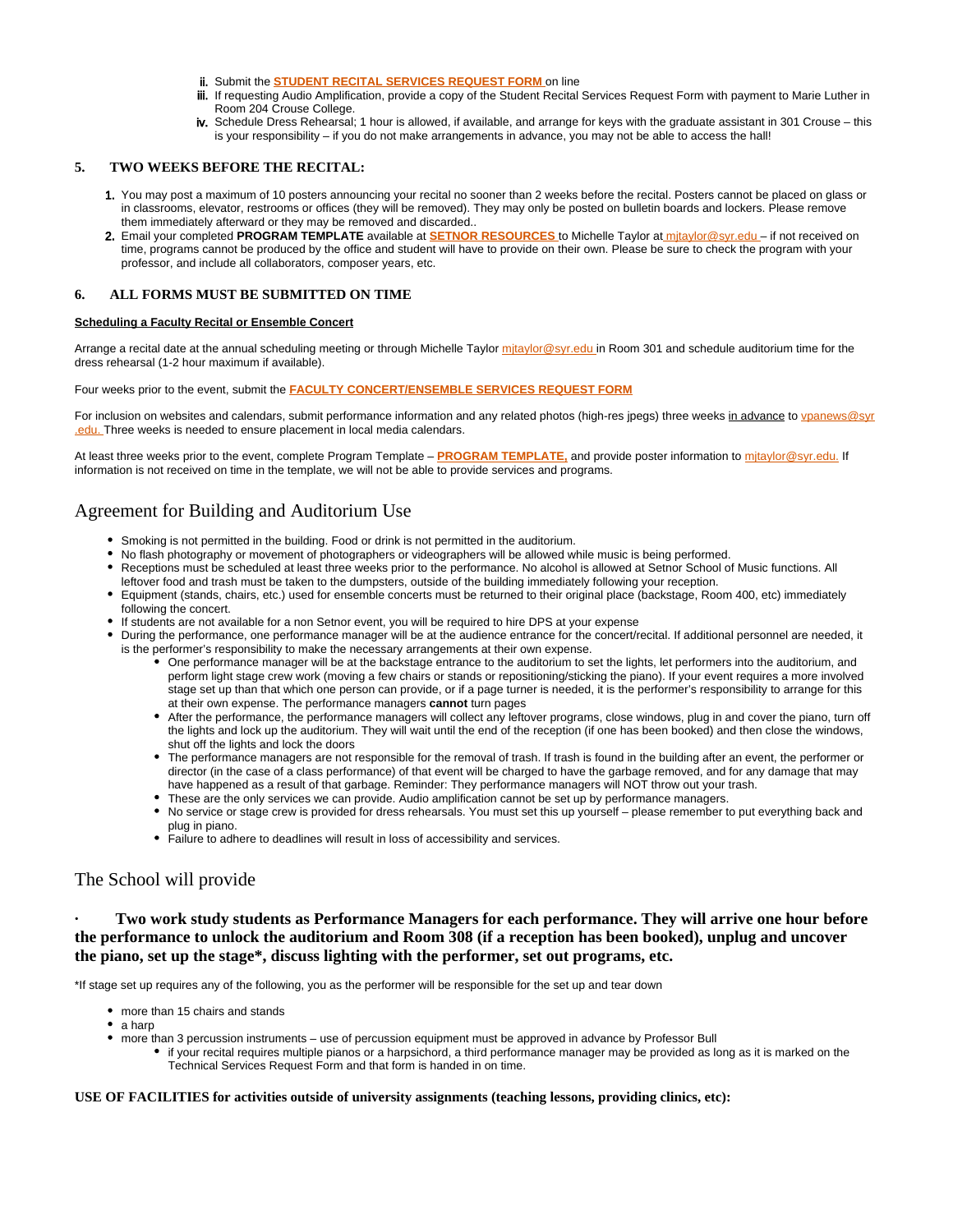Current faculty, staff, or students (Party) using campus spaces for programs that are not part of the academic program need to register the program and enter into a short term license for use of the facilities. If the use involves minors, you may be required to have a background check and to take training. If faculty, staff or students are earning money outside of campus earnings while on University owned, operated or controlled property, there may also be tax implications. It is the Party's responsibility to comply with all campus policies. Due to limited space and availability, the School of Music is generally able to permit use of facilities only by current faculty, staff, and students. For more information or an agreement for usage, please contact Michelle Taylor (mitaylor [@syr.edu](mailto:mjtaylor@syr.edu)).

**PROGRAMS WITH MINORS**: any programs in which minors are involved, including education programs, visits from school groups, clinics, etc MUST be registered with the University's Risk Management Department. Visit [Minors on Campus](http://riskmanagement.syr.edu/policies-and-procedures/minors-on-campus/program-registration/) [Program Registration t](http://riskmanagement.syr.edu/policies-and-procedures/minors-on-campus/program-registration/)o read the policies and complete the forms.

### **DEGREE PROGRAMS**

For information on requirements for **MM degree programs in Composition, Conducting, Performance, Voice Pedagogy, and the MA Audio Arts** pleas e visit the **College of Visual and Performing Arts** page on the Graduate Course Catalog website at the link: [http://coursecatalog.syr.edu/content.php?](http://coursecatalog.syr.edu/content.php?catoid=16&navoid=2062) [catoid=16&navoid=2062](http://coursecatalog.syr.edu/content.php?catoid=16&navoid=2062)

Once you have arrived to this page, scroll all the way to the bottom in order to locate the links for each of the Setnor School of Music masters degrees.

 For information on requirements for **MM and MS degree programs in Music Education** please visit the School of Education page on the Graduate Course Catalog website at the link: <http://coursecatalog.syr.edu/content.php?catoid=16&navoid=2055>

Once you have arrived to this page, scroll all the way to the bottom in order to locate the links for each of the Music Education masters degrees.

#### **TERMINAL REQUIREMENTS**

#### **Master's Thesis in Music Education**

The content of the thesis should clearly state the following:

- Statement of the problem or definition of the topic which is the subject of the thesis;
- Examination or review of previous research or related literature;
- Description of the purpose of the thesis including questions and/or hypotheses which will be explored by the writer;
- Methods/procedures by which information contained in the thesis was gathered.

The format of the thesis must be consistent. One style manual should be used. Students writing an experimental or descriptive thesis will use the current edition of the publication manual of the American Psychological Association. Students, in consultation with their thesis advisor, should request other pertinent information from the Graduate School office before submitting a final draft.

The student is cautioned to work closely with their thesis advisor and program advisor in preparation of the thesis. It is advisable to seek help from the committee members when problems in style or content arise. At a time determined by the thesis advisor, a prospectus or rough draft of the thesis will be circulated to the student's committee (three members of the faculty, including the program advisor). Committee suggestions for the final draft should be assimilated prior to the oral defense.

Final decisions regarding the content of the thesis are made by the thesis advisor.

Copies of the thesis should be provided for the thesis advisor and members of the thesis committee. Other copies may be required for the library and/or the Graduate School. The student should also make a copy for personal use.

#### Style Manuals

Publication Manual of the American Psychological Association, Sixth Edition. Washington, D.C.: American Psychological Association, Inc., 2009.

Turabian, Kate L. A Manual for Writers of Term Papers, Theses, and Dissertations, 9th ed. Chicago: University of Chicago Press, 2018.

**Oral Defense of Thesis:** It is the student's responsibility to make arrangements for the oral examination, after consultation with the advisor. The panel for the oral examination will be the student's thesis committee. The student should prepare a thirty-minute presentation summarizing the content of the thesis. The presentation may be made as a public presentation. This presentation will be followed by an oral examination defense of the thesis with the committee only. Once consent has been reached by the committee members on the acceptance of the completed thesis, the Department Chair is responsible for filing the completion of thesis form and submitting it to the appropriate academic advisor in 270 Huntington Hall.

#### **Master's Degree Comprehensive Examination Guide For Music Education Students**

Graduate music education students who do not write a thesis are required to complete written and oral comprehensive examinations. The comprehensive exams demonstrate to the faculty that the student has a scholarly and sophisticated understanding of the content of the degree program. The timeline is as follows:

### **Beginning of final semester of classes**

- Pick the examination committee in consultation with the Department Chair. It should consist of:
	- The Department Chair
	- Another music education faculty member (preferably someone with whom you have studied).
	- One other School of Music or School of Education faculty member (again, someone with whom you have studied).
- Schedule the actual times of the exam. The written exam requires three weeks of your time. The oral exam (if requested by your committee) takes place at least five days after the written exam, and generally lasts about an hour.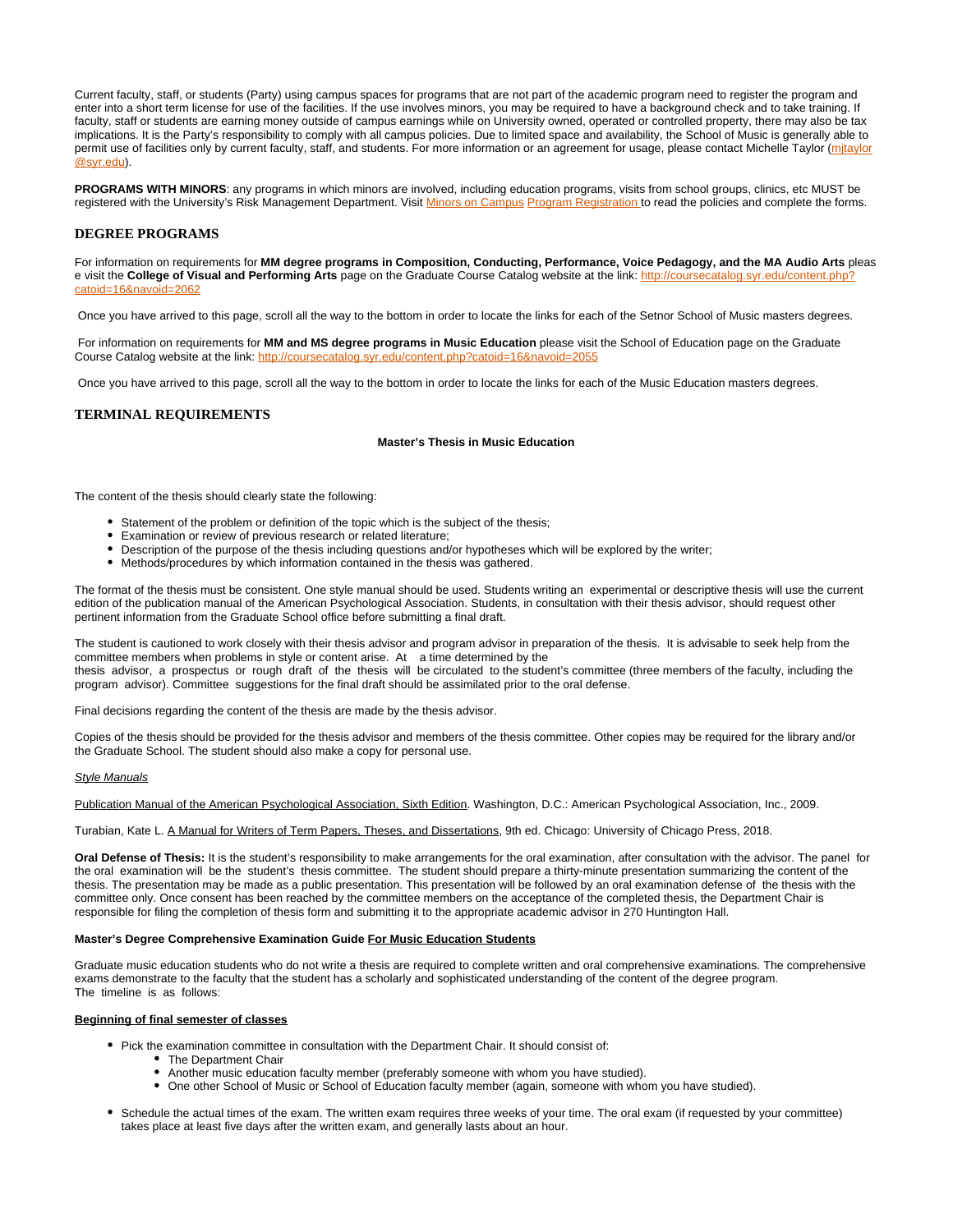- Remember that faculty schedules can be difficult to coordinate; while scheduling the written exam time will be relatively easy, the oral portion of the exam requires the full committee to meet together with you, and it may require some effort to find a mutually agreeable time.
- After securing the members of the committee, the student should discuss possible question areas with each committee member. Committee members are then responsible for providing the student two questions each (for a total of 6 questions for the student) via the Department Chair two days prior to the start date specified.

#### **One week before the written examination**

Remind the committee members that their questions are due via e-mail to the Department Chair two days prior to the actual exam start date.

#### **The 3 weeks of the written examination**

You will receive all six questions and exam instructions from the Department Chair via e-mail which will signify the start of the examination process. Once the student answers all six questions, they should return **three typed copies of both questions and answers** to the Department Chair's office by the date and time specified within the exam instructions. All aspects of the exam answers must be formatted in APA or Turabian Style.

#### **3 days after the written answers were submitted**

Check with the Program Chair to see if committee members have read the answers and are willing to proceed with the oral examination. Committee members may ask for questions to be re-written prior to the oral examination. If this happens, the oral examination may need to be rescheduled.

#### **The oral examination**

The oral examination takes place at least five days after the written answers have been submitted and generally lasts about an hour. Questions for the oral examination are based upon the written answers and previous course work or experiences. After the oral examination, the committee may:

- 1. Require the entire comprehensive exam process be repeated with new questions. The student may elect to use the same committee, or may choose a new committee.
- 2. Require that the written and/or oral portions of the exam be repeated with the same questions.
- 3. Require that the answers to certain questions be re-written. The committee will decide a deadline, as well as which committee member(s) will need to approve the new answer(s).
- 4. Require that the oral portion of the exam be repeated for either some questions, or all questions. The committee may determine which committee member(s) will be present at the new oral examination.
- 5. Based on the quality of the student's answers, will choose to pass the student and not hold the oral portion of the comprehensive examination.
- 6. Upon unanimous consent, assign a grade of pass or fail to the examination. Once consent has been reached by the committee members, the Department Chair is responsible for filing the completion of exam form and submitting it to the appropriate academic advisor in 270 Huntington Hall.

#### **Master's Degree Comprehensive Examinations – Student's Guide For Composition, Conducting, Performance, and Voice Pedagogy Students**

Graduate students who do not write a thesis are required to complete written and oral comprehensive examinations. The comprehensive exams demonstrate to the faculty that the student has a scholarly and sophisticated understanding of the content of the degree program. These exams can be very stressful. Faculty members who serve on examination committees must set aside the appropriate time so that these procedures are followed. The timeline is as follows:

#### **Beginning of final semester of classes**

- Pick the examination committee. It should consist of:
	- Your major teacher, or the Department Chair
	- Another faculty member from your area of specialization (preferably someone with whom you have studied).
	- One other School of Music or Department of Art and Music Histories faculty member (again, someone with whom you have studied). Schedule the actual times of the exam. The written exam requires three days of your time. The oral exam takes place at least five days
		- after the written exam, and generally lasts about an hour.
			- Schedule the exams AFTER your final recital (if applicable).
			- Schedule the exam at least two months in the future to allow you adequate time to study.
			- $\bullet$ Remember that faculty schedules can be difficult to coordinate; while scheduling the written exam will be relatively easy, the oral portion of the exam requires the full committee to meet together with you, and it may require some effort to find a mutually agreeable time.
- After providing a list of courses taken to each committee member, the student should discuss the possible question areas in general terms with each committee member. The faculty will provide specific questions at the actual exam. (An example of a general question would be: "What were the principle developments in woodwind construction in the nineteenth century?" You have two months to study this information. At the actual written exam, the faculty might specifically ask, "What significant changes happened in flute construction between 1820 and 1860?") Each committee member is responsible for two questions (for a total of 6 questions) and committee members may want to discuss the questions with the other two committee members. Remember that questions may:
	- pertain to the content of your degree recitals, course work, and general experiences.
	- require you to study areas of importance which have not been covered in the curricula.

#### **One week before the written examination**

Remind the committee members that their questions are due to your Department Chair two days prior to the actual exam. Confirm the times for the oral exam with each committee member.

#### **The 3 days of the written examination**